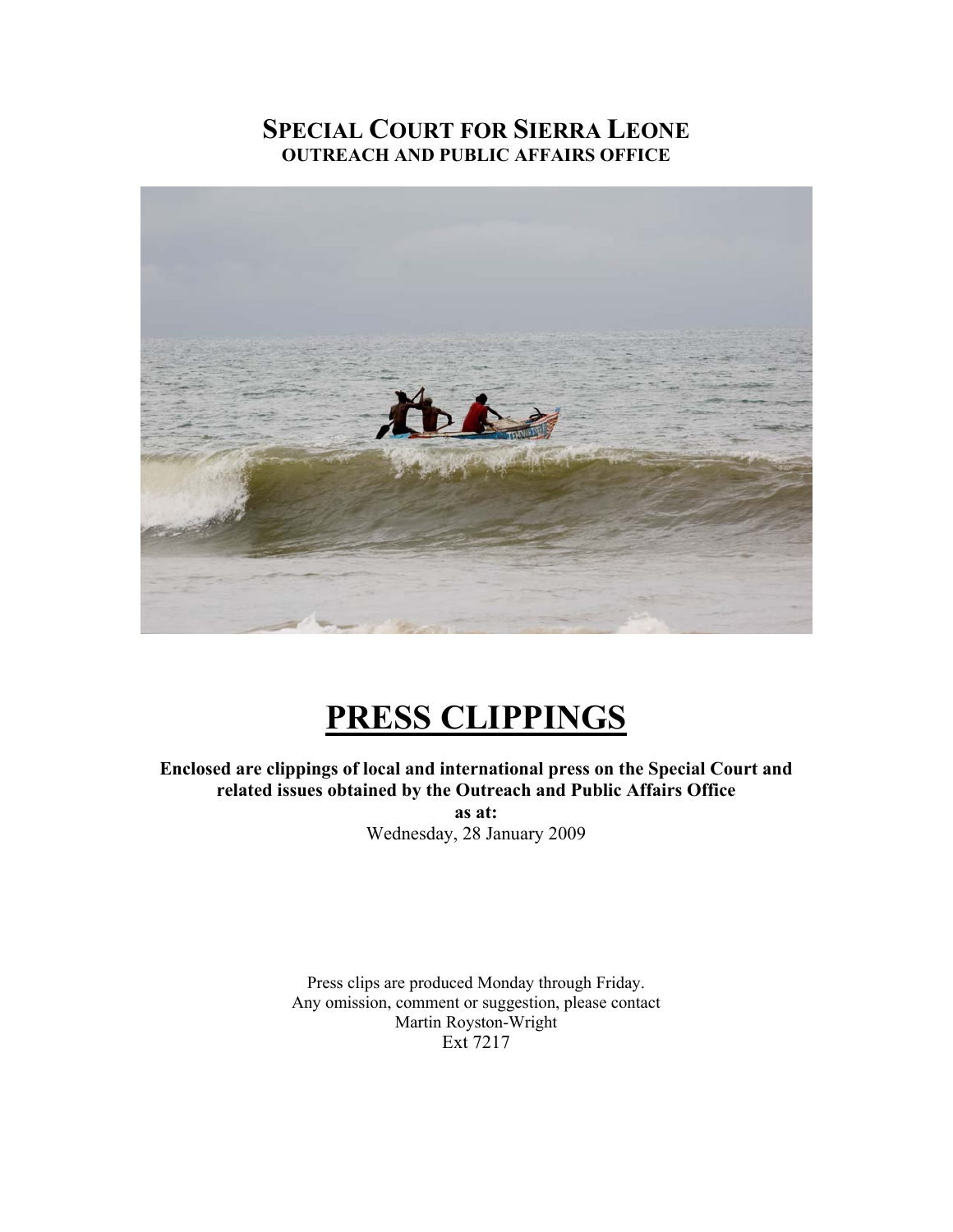| <b>International News</b>                                                                  |              |
|--------------------------------------------------------------------------------------------|--------------|
| Witness TF1-062 Concluded His Testimony / Charlestaylortrial.org                           | Pages 3-5    |
| Report from The Hague / BBC World Service Trust                                            | Pages 6-7    |
| UNMIL Public Information Office Complete Media Summaries / UNMIL                           | Pages $8-10$ |
| War Crimes Advocacy Group Writes Pres. Obama / The Liberian Dialogue                       | Pages 11-14  |
| Ex-Rebel General Admits to Eating Human flesh For Meal / The Liberian Journal              | Page 15      |
| New Website Tracks Lubanga Trial / Justice Initiative                                      | Page 16      |
| From Toy Soldiers to Boy Soldiers / Zimbabwe Star                                          | Pages 17-18  |
| Lawyer: DRC War Crimes Suspect Cannot Get Fair Trial / Voice of America                    | Page 19      |
| Chad Ex-Dictator's Victims Criticize Years of Inaction on Prosecution / Human Rights Watch | Pages 20-21  |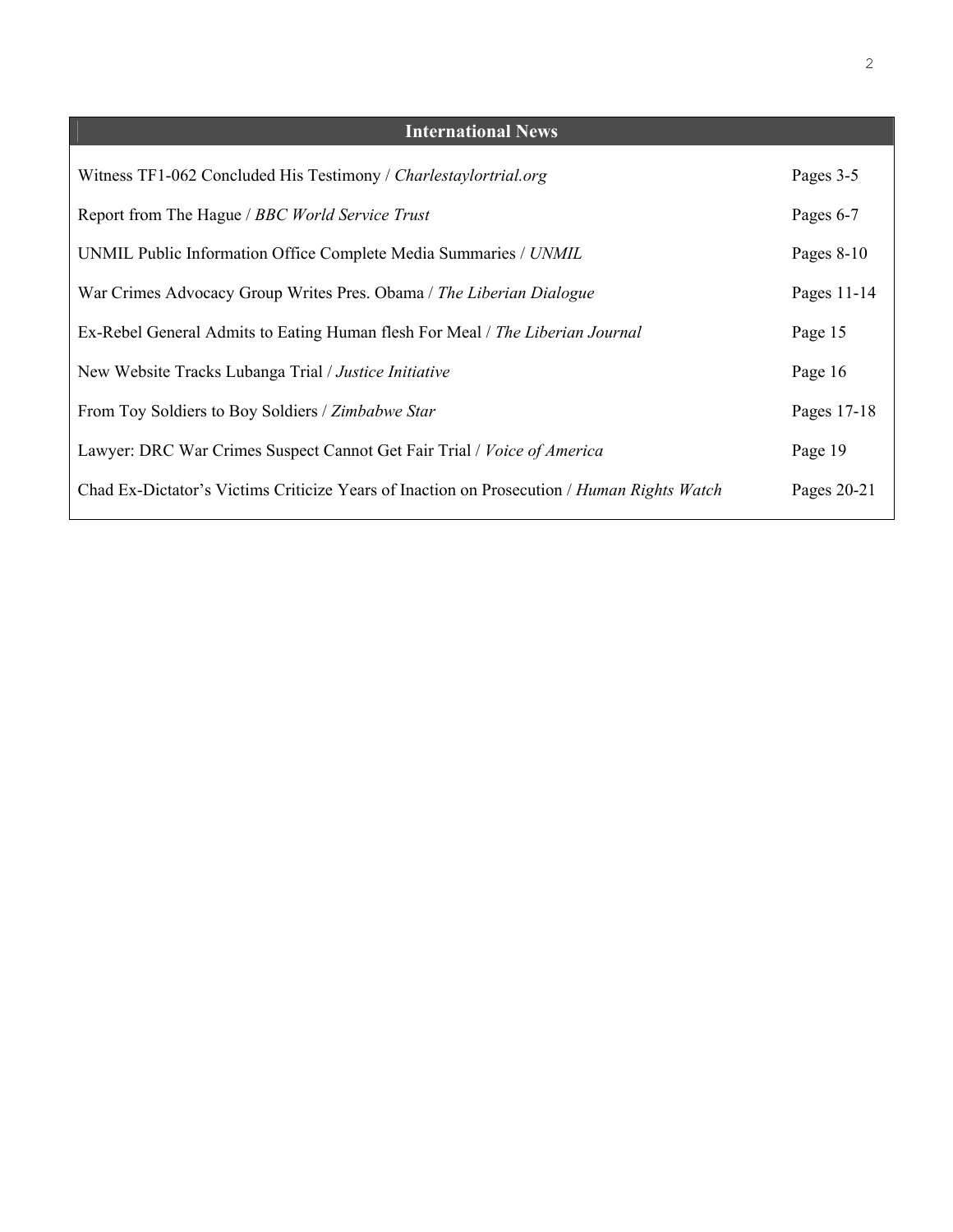## Charlestaylortrial.org Tuesday, 27 January 2009

#### **Mid-Morning Session: Witness TF1-062 Concluded His Testimony; Witness TF1-174 Commenced His Testimony**

12:00pm: Court resumed and witness TF1-062 concluded his testimony. Another prosecution witness TF1-174 commenced his testimony.

#### **Cross-Examination of Witness TF1-062**

Defence counsel Courtenay Griffiths QC continued and concluded the cross-examination of Witness TF1- 062. Counsel referenced the witness statement made to prosecution in November 2004 in which he said he saw the RUF loot in Tongo, that he was personally a victim of looting and that no burning of houses took place in the first three days of the occupation of Tongo. The witness responded that these attrocities were not committed on the first day of the occupation of Tongo but that they did occur in the succeeding days. He said the rebels entered his room and took away his property. Asked whether he saw civilians being raped and amputated, the witness said he saw no such thing.

That ended the cross-examination of the witness.

#### **Re-Examination**

Prosecution counsel Kathryn Howart re-examined the witness. Counsel asked the witness about CDF mining at Cyborg pit. The witness responded that civilians did not mine there under the CDF. He said that civilians only mined there when the AFRC/RUF entered Tongo. Asked about why all the civilians moved to Kenema in 1994, the witness responded that it was because Tongo was attacked by RUF rebels. Counsel also took the witness through a portion of his statement of January 31, 2005 in which he said that he sent his workers to mine for the RUF and not the CDF, and that he had been misquoted otherwise in his earlier statement. Counsel also referenced the witness's statement during cross-examination that under the RUF/AFRC, civilians worked for the rebels for two days while they worked for themselves the rest of the week but under certain conditions. Counsel asked the witness to explain what conditions he meant. The witness explained that when they mined on days specified for civilians, the rebels would still come and stand over them with guns and that they forced them to share their gravels with them after mining.

That ended the witness's re-examination. There were no questions from the judges. Prosecution counsel requested that the transcript of the witness's testimony in the AFRC trial be admitted into evidence. Thus ended the witness's testimony.

#### **Witness TF1-174 Commences His Testimony.**

A new witness, TF1-174 was sworn in and he commenced his testimony. The witness was led in evidence by prosecution counsel Mr. Nicholas Koumjian. The witness testified with a pseudonym and with voice and facial distortion. Mr. Koumjian also informed the court that since the witness worked with many child combatants in Makeni, any mention of their names would disclose his own identity and therefore any mention of such names will be done in private session. Court went briefly into private session to record the witness's personal details. When court resumed in open session, the witness commenced his testimony. Counsel asked the witness what the population of Makeni was between 1996-2002. The witness said that he could not give any specific number of people who lived in Makeni at that time but that over 150,000 displaced persons were registered at one point in time. He said that in 1998, four agencies registered about 145, 000 people excluding displaced persons. He said that the majority of the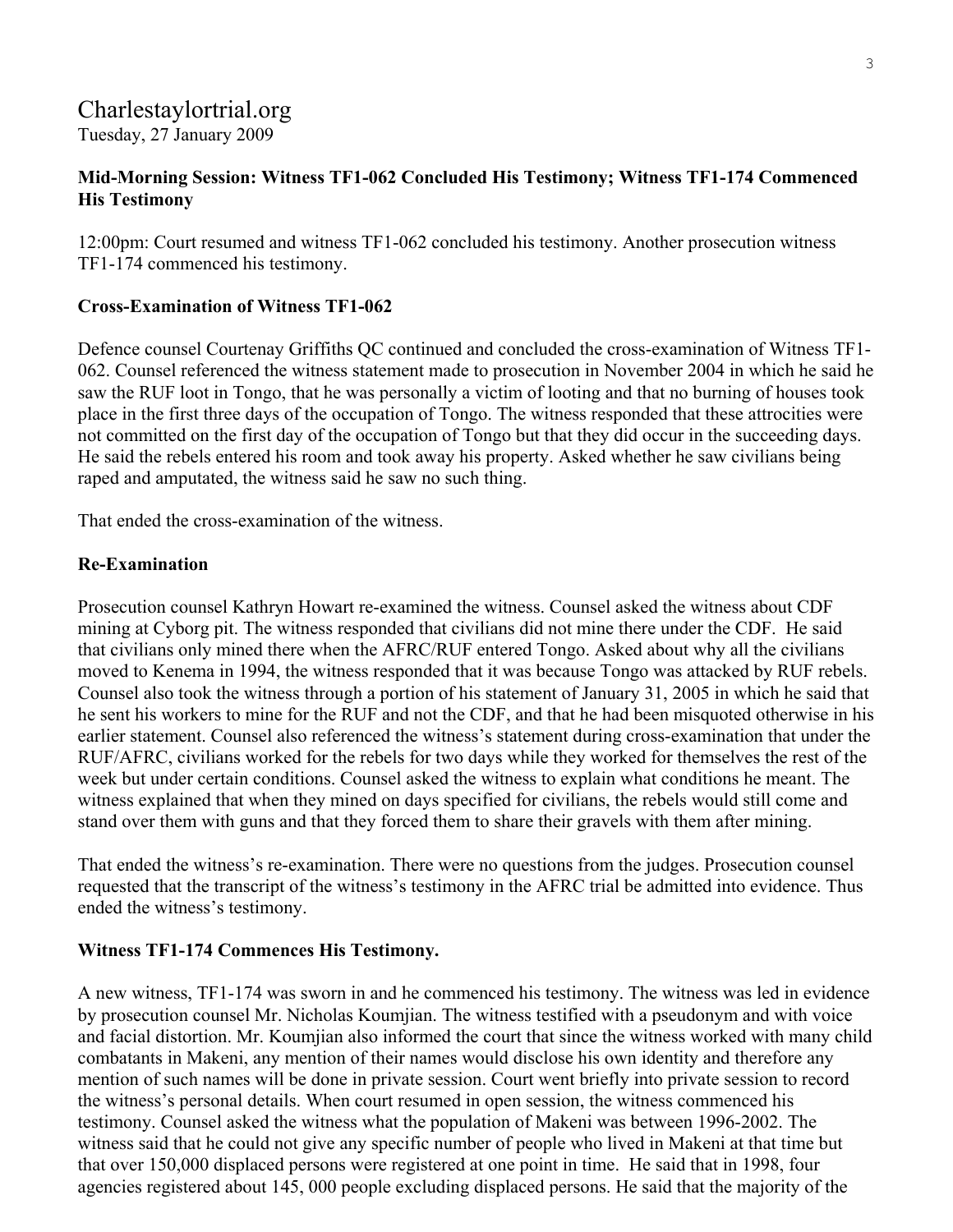inhabitants of Makeni are Temnes, followed by Limbas and Lokos. He said that there were also settlers of Mendes, Fullas and Madingos in the town. He said that almost all the Lebanese people left before the war but he could remember one Lebanese man who stayed. Asked about the distance between Makeni and Freetown, the witness said it is about 115 miles and that using a private vehicle, one can drive for about 2 hours or less but that with a public transport, it will be about 3 hours.

#### **Court adjourned for lunch break.**

10:00am: Court resumed and witness TF1-168 comcluded his testimony in closed session. The witness's entire testimony was heard in closed session.

Another prosecution witness, TF1- 062 commenced his testimony.

#### **Examination of Witness TF1-062**

The witness testified in open session but with a pseudonym and screen, meaning, his name and face were not disclosed to the public. Court went into private session briefly to allow the witness's personal details to be recorded. The witness was a Rule 92 bis witness whose testimony in the AFRC trial was tendered as his evidence. The witness was led in evidence by prosecution counsel Kathryn Howart. Ms. Howart informed the court that the witness's 92 bis evidence will relate primarily to Kenema Dirtrict. The witness told the court that he was born on August 24, 1964 in Port Loko District. The witness informed the court that he testified in the AFRC trial on June 27, 2005. He said that the transcript of his testimony in the said trial has been read to him and he certified that the transcript contained his previous testimony in the AFRC trial. Prosecution counsel asked that the said transcript be marked for identification as the witness's evidence in the Taylor trial.

#### **Cross-Examination**

Defence counsel for Mr. Taylor Courtenay Griffiths QC cross-examined the witness. Counsel asked the witness whether he also testified in the CDF trial and he said he did testify in the trial. In response to counsel's question as to where he was when the war started in 1991, the witness said he was in Tongo Fields, Kenema District. He said he had been in Tongo for over 20 years. The witness said he was involved in mining and that he had six workers who mined for him. He said that he worked at Cyborg Pit in Tongo. He also agreed with counsel that diamond mining is very dangerous as people could die in the process and be buried in the pits. The witness said that when the CDF occupied Tongo, the CDF did not mine at Cyborg Pit. The witness explained that RUF rebels first attacked Tongo in 1994. He said he retreated with several other civilians to Kenema, where they stayed for about five months before returning to Tongo. He said that Kamajors later took over Tongo. While the Kamajors were in Tongo, the witness said he heard that they were involved in mining activities but that personally, he did not see them doing that. He said that he never saw Kamajors harrassing civilians to mine for them and that he was never asked by the Kamajors to send his workers to mine for them. He also told counsel that he has never said the Kamajors went to his house with guns and machetes threatening to kill him or his workers. Counsel refereneced the witness's statement given to prosecution investigators in June 1997 that the CDF took control of Cyborg Pit and everyone mined under their control and that they forced people to mine for them. The statement also read that the witness sent his workers to mine for the CDF on over ten occassions and that the CDF would come with guns and machetes to his house and that with such threat, he had no option but to send his workers to mine for them. The witness responded that when he made that statement, he was referring to the AFRC soldiers who took over Tongo in 1997. He said that when he made his statement to the prosecution investgator who was a white lady, there was no interpreter and that because of the language constraints, the wrong things might have been recorded. The witness said he made clarifications to this staatement in his other statements even before he testified in the AFRC trial. Prosecution counsel objected on basis that defence counsel should also present the witness's statements in which he made corrections, saying his earlier statement had been wrongly recorded. The witness insisted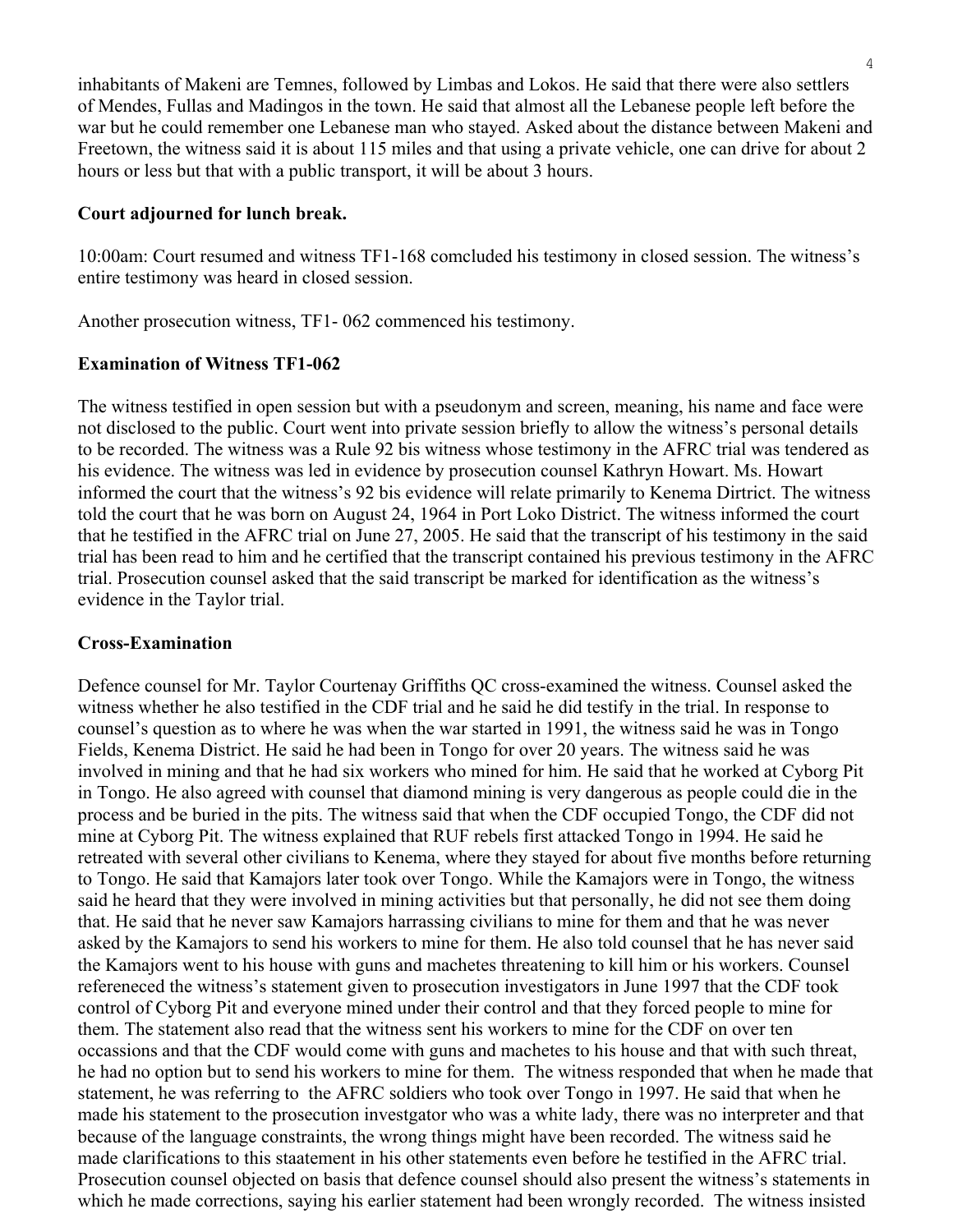that he was completely misquoted. He said he saw the CDF kill people but did not see them involved in forced mining.

In response to a question about the AFRC coup, the witness said he was in Tongo when the coup took place. He said that RUF rebels later went to Tongo but no fighting took place upon their arrival. He said that after sometime, the rebels started looting but that Sam Bockarie later went there, summoned a meeting and told the rebels not to get involved in any looting.

On mining, the witness said civilians mined for the AFRC/RUF for two days in the week and on the remaining days, they worked for themselves under certain conditions. In January 1998, the witness said the rebels were driven from Tongo by the CDF. The witness said that the CDF killed 20 men and 4 women in his presence. The men were accused of being soldiers while the women were accused of being the wives of soldiers. They were hacked to death with machetes. The witness said that the RUF burned houses in both 1994 and 1997 when they occupied Tongo. He said the rebels claimed that the houses belonged to Kamajors. He said that the CDF also used child soldiers.

Court adjourned for mid-morning break.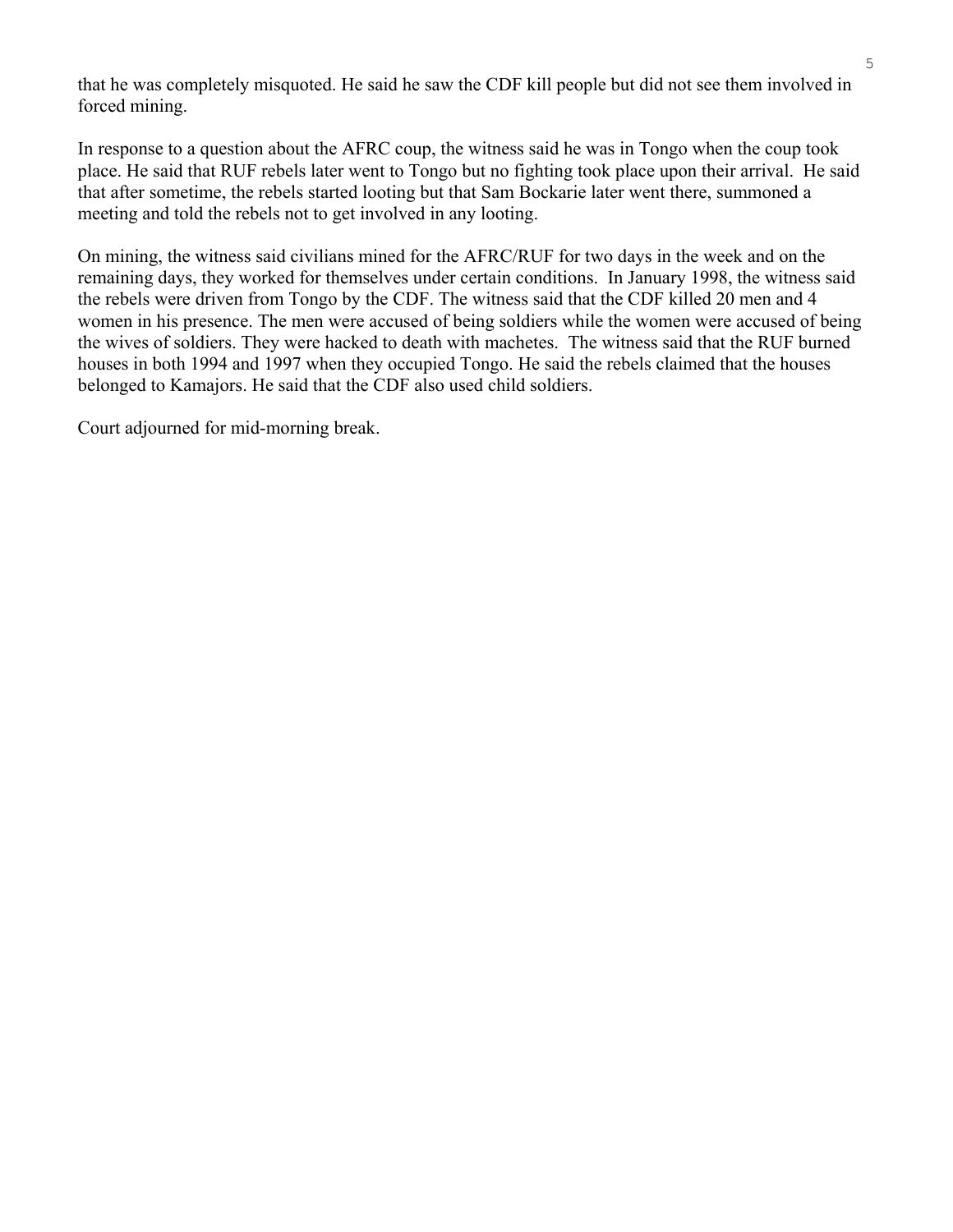## BBC World Service Trust

Tuesday, 27 January 2009

#### **Report from The Hague**

For the first time in the year-old war crimes trial of former Liberian President Charles Taylor, a Liberian lawyer has joined the Defense team. Counsellor Lavala Supuwood has travelled to The Hague to help the Defence prepare its case. Meanwhile, a Prosecution witness has been telling the Court of a massacre committed by the government-supported Civil Defense Forces of Sierra Leone. Joseph Cheeseman reports

CHEESEMAN: After a week of closed session, the Special Court for Sierra Leone has heard the testimony of the Prosecution's 92nd witness, in a partially open session.

The witness, only identified by a number, testified behind a screen. He spoke in Krio with the aid an interpreter. He was asked by Defence lawyer Courtenay Griffiths to recall a massacre which took place in Tongo Field in Kenema District, when several soldiers and their wives were killed. Mr Griffiths said the killings were committed by the CDF or Kamajors.

GRIFFITHS: But when the CDF came, you remember they lined up 20 men and 4 women where were Limba, Temne and Lokos, and killed them in cold blood, didn't they?

WITNESS: The four women that I am sure of, it was not because they were Loko or Limba. They were killed because they were wives of soldiers. The 20 soldiers whom I saw, it was because they were SLA soldiers.

GRIFFITHS: They were hacked to death in cold blood by the CDF, weren't they?

WITNESS: Exactly. They were hacked with machetes. I did not see them fire a gun. I saw machetes.

CHEESEMAN: The Prosecution 93 witness, identified as TF1-174, later took the stand and testified to massive looting and raping in the Sierra Leonean town Makeni during what he called 17-day period by the rebels.

He testified that the rebels went on a looting spree after the West African peaceleeping force, ECOMOG, dropped a bomb in Makeni. For the personal security of the witness, he is testifying from behind a screen and his voice is distorted.

COUNSEL: Now you've mentioned looting during this period. Can you tell us in some detail what was looted?

WITNESS: All houses were looted, everywhere. The mission was looted. The seminary was looted. The schools in Makeni, primary, secondary and even the college were all looted. There was rampant looting, the Bishop's vehicles in the mission were looted.

COUNSEL: Now sir, were you aware of any sexual violence during this 17-day period?

WITNESS: It was very, very rampant, and all over, when night comes, from all the houses people were shouting, "Don't rape me! I have been raped!" Most girls.

CHEESEMAN: The witness said he took care of over 100 child soldiers captured by the joint RUF/AFRC Forces at the Teko military barracks in Makeni. The testimony of the prosecution 93 witness is expected to continue on Wednesday.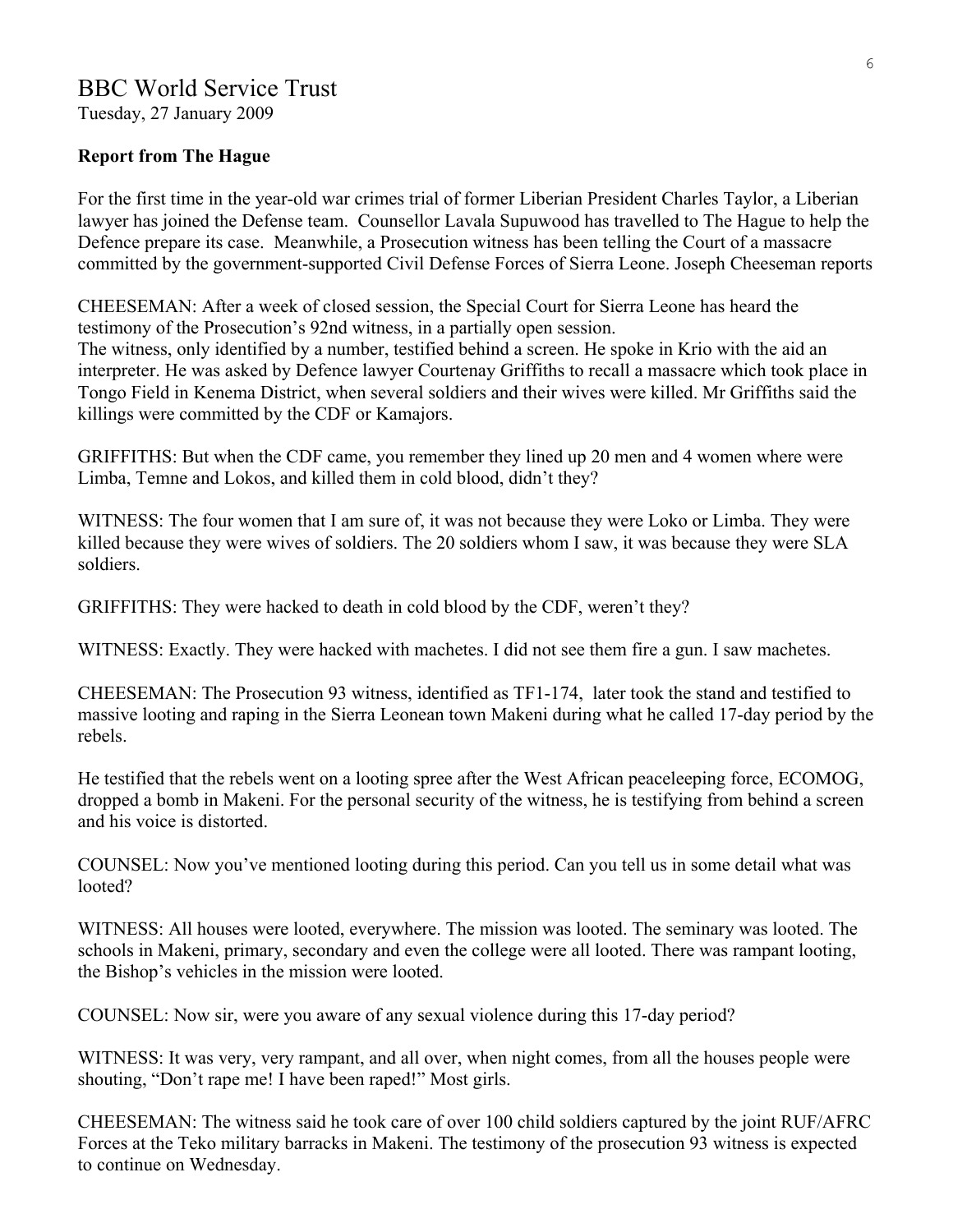Meanwhile a Liberian lawyer has joined the Defense team of Charles Taylor in The Hague.

The appearance in Court of the first Liberian lawyer for the Defence is a sign that the Prosecution case is almost complete. Counsellor Lavala Supuwood was dressed in the black and white gown used by lawyers of the International Criminal Court. He sat close to lead Defense counsel, Courtenay Griffiths, as he carried out his cross-examination.

Counsellor Supuwood is the first Liberian lawyer to work at the Special Court for Sierra Leone.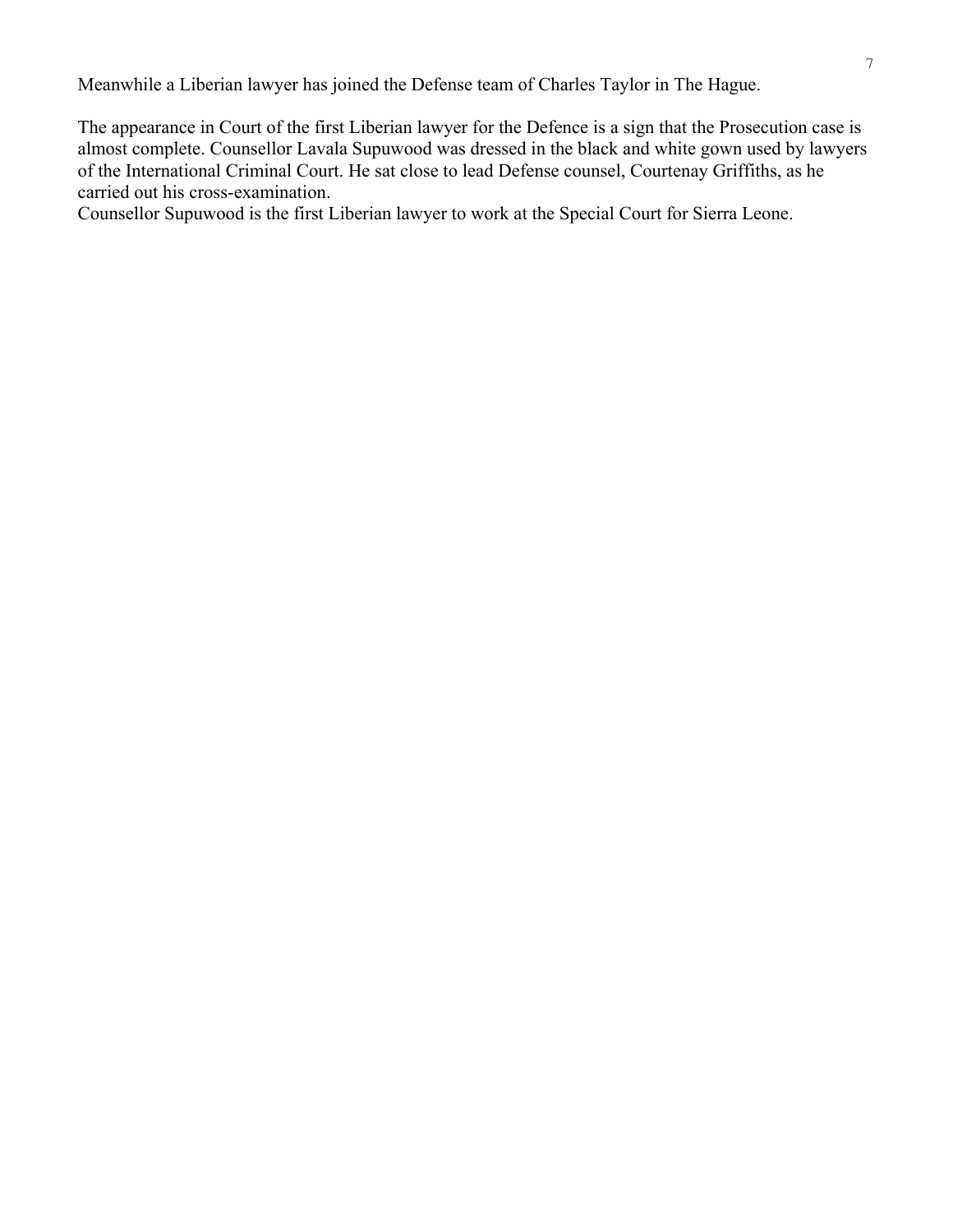

United Nations Mission in Liberia (UNMIL)

## **UNMIL Public Information Office Complete Media Summaries 27 January 2009**

*[The media summaries and press clips do not necessarily represent the views of UNMIL.]*

#### **Newspaper Summary**

**Corruption is the Greatest Challenge - Says President Sirleaf** 

(The Informer)

- The Analyst, Heritage, The News, Inquirer and Daily Observer newspapers report that President Ellen Johnson Sirleaf delivered her 4<sup>th</sup> State of the Nation Address to the National Legislature addressing a wide range of national concerns including corruption which she says remains the greatest challenge to the administration.
- President Sirleaf said corruption which she has persistently declared as "Public Enemy  $#1$ " is a national malaise which is deeply rooted and entrenched in all level of the society. She said through investigations, whistle blowing and audit, government is uncovering and exposing acts of corruption. In her address, the President Sirleaf also reported on the economy, security, infrastructure among other things.

#### **President Sirleaf Declares State of Emergency over Invasion of crop-destroying insects**

(Heritage, The News, Daily Observer, The Inquirer, The Parrot)

- The media reports that President Ellen Johnson Sirleaf has declared a state of emergency over an invasion of crop-destroying insects that has affected thousands of people in the northern and central parts of Liberia. Delivering her State of the Nation address on Monday at the National Legislature, President Sirleaf said the Finance Ministry has been instructed to identify resources to effectively battle the pests' invasion saying the funds must be free from bureaucracy. The President said there are reports that parts of Guinea close to the affected area are also facing the problem of army worm invasion.
- The Liberian leader disclosed that government has taken immediate steps to respond to the crisis saying a task force under the Ministry of Agriculture with support of the Ministry of Health has been established.

#### **Government Reports Cancellation of nearly US\$1.5Bn of Liberia's Debt**

(Daily Observer, Heritage, The Inquirer)

- The Liberian Government says nearly US\$1.5 billion dollars of the country's debt has been cancelled since its debt cancellation campaign launched three years ago.
- This follows the cancellation of nearly US\$32.8 million owed the government of Norway.
- Announcing the debt waiver Monday, Norwegian Ambassador to Liberia, Murete Lundemo said the cancellation represent 90 percent of the total debt Liberia owes Norway.
- For his part, Finance Minister, Augustine Ngafuan disclosed that the remaining debt to Norway will be cancelled when Liberia reaches the completion point under the Heavily Indebted Poor Countries (HIPC) Initiative which government aims to achieve by early next year.

#### • **Newly-recruited County Officers Embark Poised to lift Liberia Out of Poverty**  (Heritage)

• The Government of Liberia (GoL) committed to a significant boost to the work in each of the fifteen counties by appointing County Development Officers (CDOs) and County Statistics & Information Officers (CSIOs) to work alongside the county officials.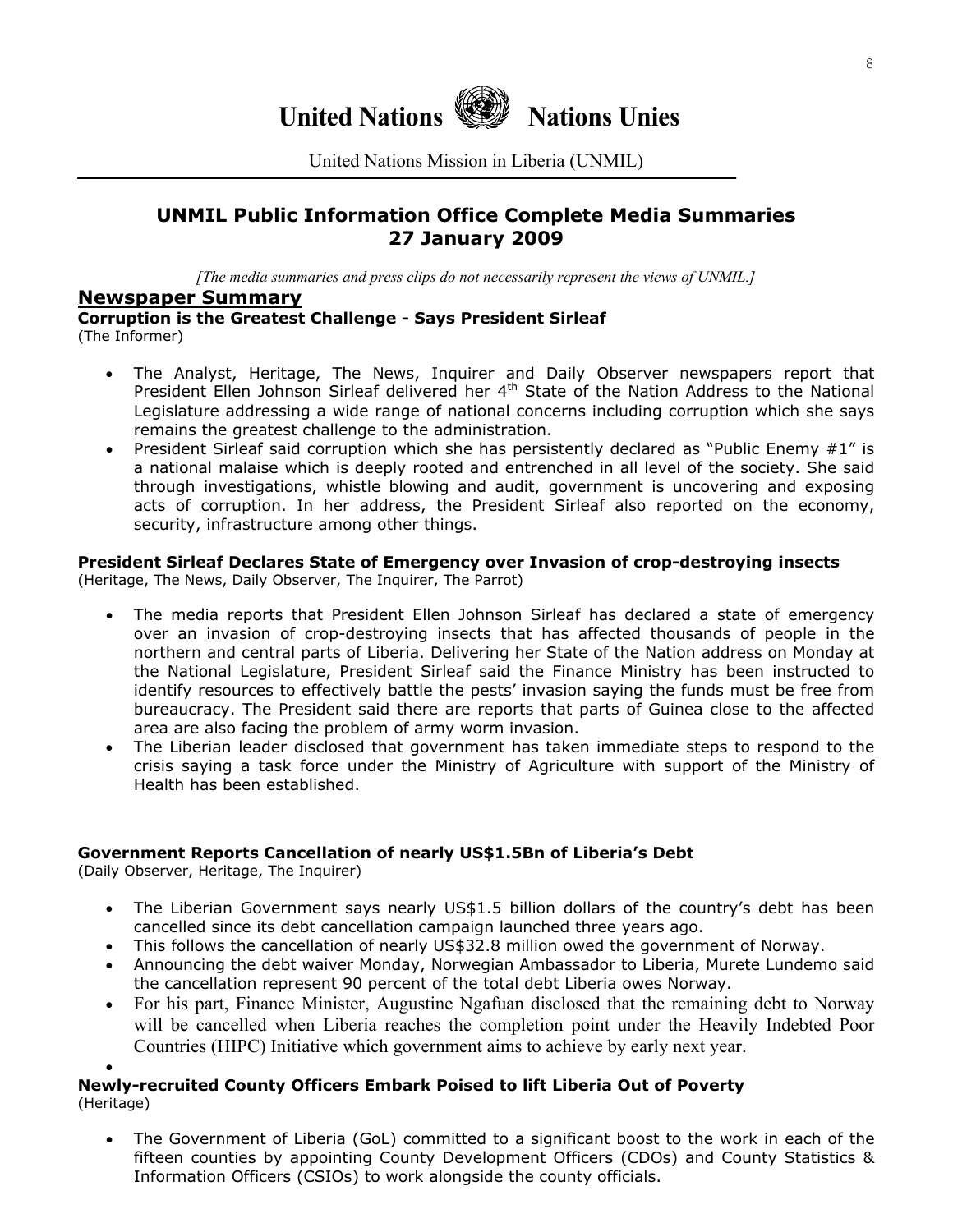- The United Nations supports the new effort and introduced its new Heads of Field Offices to the teams through a joint GoL/County Support Team (CST) workshop in Monrovia on 22 January where the implementation of the Poverty Reduction Strategy (PRS) and County Development Agendas (CDAs) were on the agenda.
- The CDOs constitute of highly qualified technical experts that form part of the new Senior Executive Service within the Liberian Civil Service Agency while the CSIOs will assist county officials with the collection of statistical data and information needed for decision-making on development in the county.

#### **US Ambassador Assures Support to Liberia's General Auditing Commission**

(The News, Heritage, The Independent)

• US Ambassador to Liberia, Linda Thomas-Greenfield, on Monday paid a courtesy visit to the offices of the Auditor General of Liberia, John Morlu. Speaking during the meeting, Ambassador Thomas-Greenfield indicated that she was impressed with the level of performance of the Commission in the fight against fraud, waste and abuse of resources, graft and fiscal improprieties. In response, Auditor General Morlu reaffirmed the General Auditing Commission's commitment to safeguard public monies for public goods. This he said can be realized once there is effective and efficient system control at the various institutions of government.

#### **US\$400M Earmarked for Rehabilitation of Liberia's Hydro Plant**

(The Inquirer)

• It has been disclosed in Monrovia that an amount of US\$ 400 million has been earmarked for the rehabilitation of the Mount Coffee Hydro Plant in White Plains outside Monrovia. The Chairman of the National Investment omission, Dr. Richard Tolbert said the China Union, a Chinese company which has been granted permission to operate the Bong Mines concession is Central Liberia budgeted the amount for the hydro under its expansion plan to operate Bong Mines.

## **Radio Summary**

**Local Media – Radio Veritas** *(News monitored today at 9:45 am)* **Liberian President declares State of Emergency to battle Pests' invasion**  (*Also reported on Star Radio, Sky F.M., Truth F.M. and ELBC*)

#### **Government Says Nearly US\$1.5B of Liberia's Debt Cancel**

(*Also reported on Star Radio, Sky F.M., Truth F.M. and ELBC*)

#### **President Sirleaf Wants Lawmakers Withdraw from Implementation of County Development Funds**

- President Ellen Johnson Sirleaf is calling on the National Legislature to withdraw its role in the direct implementation of the County Development funds.
- Giving her annual report to lawmakers yesterday, President Sirleaf said the withdrawal will enable the Executive to fully manage the implementation of the resources allotted to the county.
- There have been numerous reports of fraud in the use of the county development fund with County Superintendent and lawmakers being accused.

(*Also reported on Star Radio, Sky F.M., Truth F.M. and ELBC*)

#### **Residents Raise Concerns over Awarding of Forest Contract to Local Company**

- Residents of Rivercess County have raised concerns over the awarding of a forest contract to the Liberia Tree and Trading Company.
- The residents claimed they were forced to sign a "social agreement" and warned that if the contract is not reviewed they will not cooperate with the company.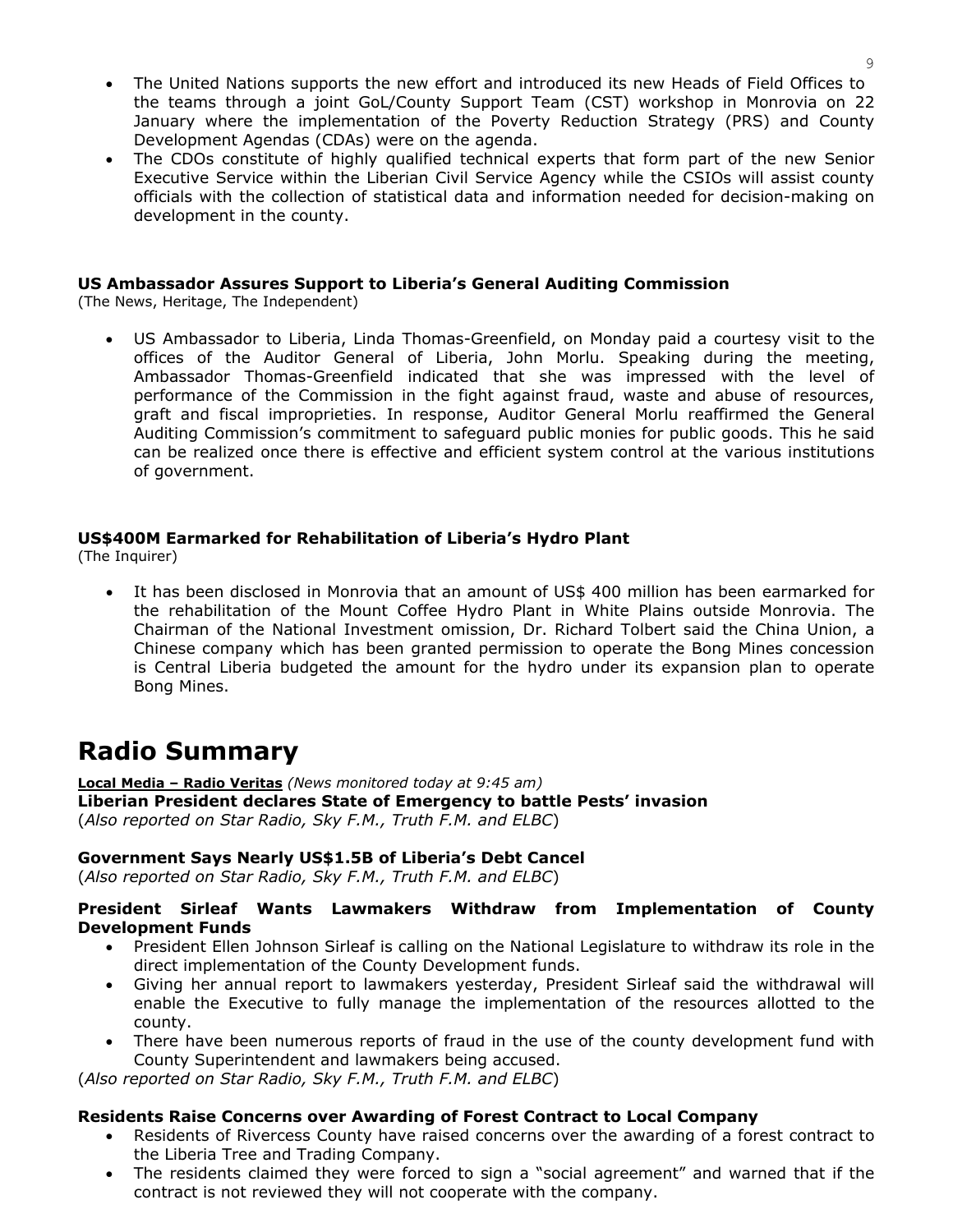- Over the weekend, President Ellen Johnson Sirleaf signed two forestry agreements covering a total area of more than 100,000 hectares.
- The Forestry Management Contracts were awarded to the Liberia Tree and Trading Company and another Liberian-owned company.
- The Liberia Tree and Trading Company have been awarded the contract to harvest 57, 000 hectares in Rivercess County.

#### **President Sirleaf Says Police and New Army Reach Desire Strength**

- President Sirleaf says government has achieved the target of recruiting and training 3,500 Police officers while barracks are being constructed around the country to house the new army which has reached its full strength.
- The President however said given the ratio of citizens to police officers it was necessary to recommend additional 2,500 police to beef up the strength of the current force.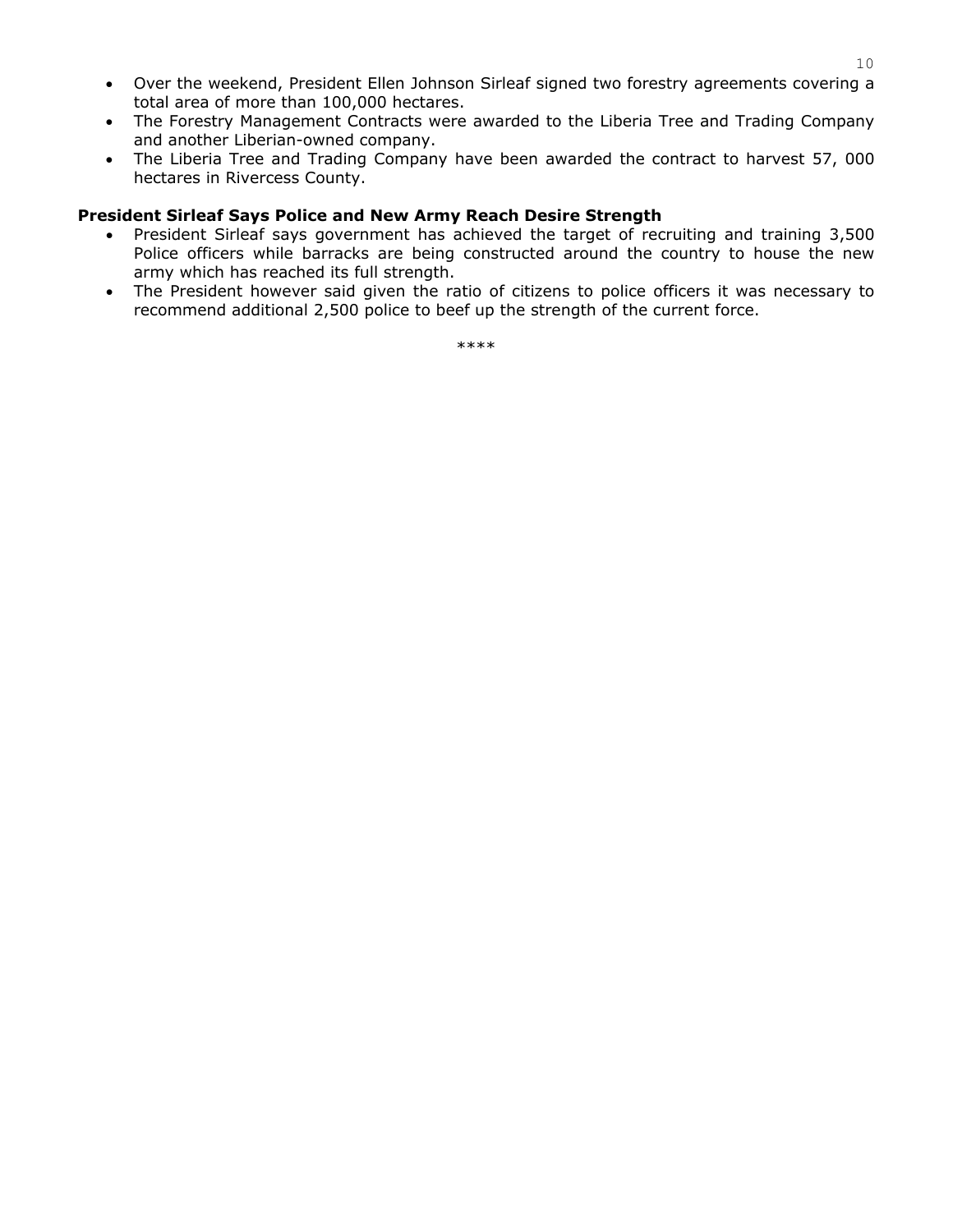#### **War Crimes Advocacy Group Writes Pres. Obama**

27<sup>th</sup> January 2009

President Barack Obama

The White House 1600 Pennsylvania Avenue NW Washington , DC 20500



**Mulbah K. Morlu, Jr**

Dear President Obama:

The greatness of the United States, and the lofty democratic ideas upon which the pillars of your country have come to rest strong, well-reflected in your historic inauguration as the first African-American President of the free-world. As we revel in this wonderful achievement, we congratulate you and the farsighted electorates of the United States who transcended color barriers to elect you as the 44<sup>th</sup> President of the United States of America.

The unmatched momentum that shrouded your campaigns, election and inauguration, unrestrictive to the United States, indicates the anchored hope in your presidency of billions of people around the world who look to you for wise leadership in resolving the critical challenges confronting the new world.

No doubt, your historic ascendance to the highest political office on earth speaks a million strengths into the minds of billions of humble-beginners scattered all over the planet, and gives you a dynamic opportunity to fashion a new meaning to America's fundamental beliefs of liberty, justice, equality and the pursuit of happiness.

With the understanding that the founding ideas (liberty, justice, and equality) of the United States are an inalienable component of the rights of all mankind, we believe your frequent quote on the campaign trail that "the arc of the moral universe is long, but it bends towards justice" demonstrates your determination to recreate a world free of oppressions and injustices.

Interestingly, since your inauguration a few days ago, your recently signed executive orders establishing a single standard of humane treatment, end secret detentions, and a certain date for closing Guantanamo reaffirms your commitment to defend human rights and justice, irrespective of geography and demography.

As we agree with you in your quote "the arc of the moral universe is long, but it bends towards justice", an expression made famous by Dr. Martin Luther King, Jr., we wish to kindly draw your attention to the need for "The arc of the moral universe" to bend towards justice in Liberia due to the widespread commission of war crimes, crimes against humanity, and violation of international humanitarian law, the aftermath of a 14-year senseless civil war led by Charles Taylor and others.

Mr. President, the period between 1989 and 2003 has entered the annals of our history as the darkest era since the founding fathers of this country signed the declaration of independence in 1847. Charles Taylor's defunct NPFL rebels exerted all the strategies they could muster in ensuring the total dehumanization of most parts of Liberia after initiating a campaign of violence in 1989; districts and counties were transformed into killing fields, homes were desecrated with the remains of mutilated corpses after the slaughter, and child-soldiers were unleashed with carefully-taught lessons to decimate "Unwanted tribes".

Not even the presence of a West African Peacekeeping mechanism thereafter could deter the spread of violence. New warring factions soon emerged, all claiming to be "Freedom fighters coming to liberate the country from other warring factions". Unfortunately, not a single belligerent group distinguished itself from massacres, summary executions, rape, torture, ethnic cleansing and other forms of systematic abuses that left a quarter-million innocent people murdered in cold blood.

To cite an example in a thousand, the Tellewoyan hospital in Voinjama, Lofa County diametrically served as the roasting room for almost two hundred innocent people, mostly women and children; they were taken hostage, locked-up in the hospital and the building set ablaze. The anguish and distress of those innocent women and children, Mr. President, their cries of indescribable pains from the furnace of consuming fire is what that must awaken a new consciousness for "The arc of the moral universe" to bend towards justice in Liberia.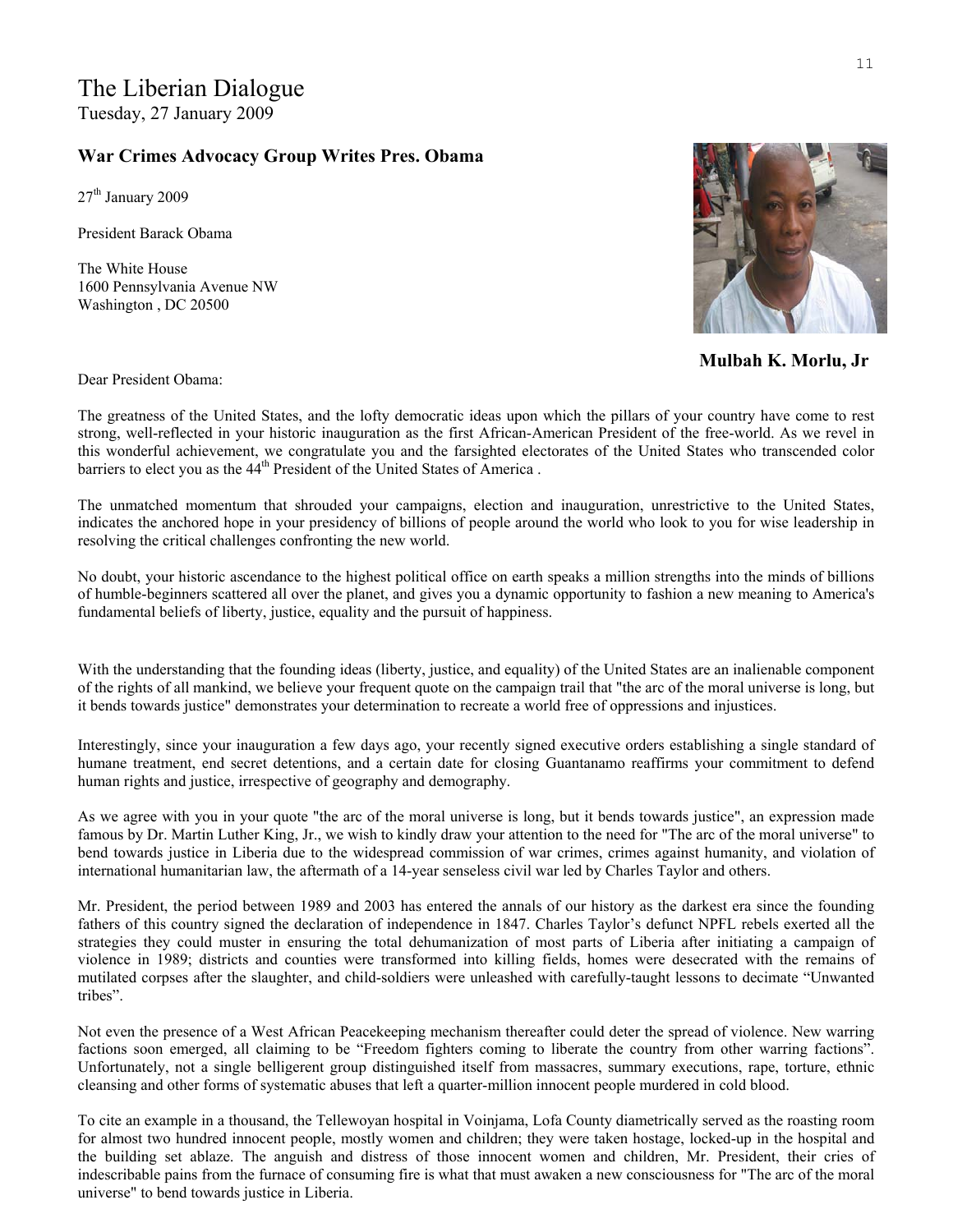Mr. President, the ordinary Liberian, the international community, and regional leaders have been very eager to develop a workable architecture to resolve the cardinal issues pertinent to justice, lasting peace and genuine reconciliation in Liberia . This pivotal driving force created the need for the holding of the Accra Peace Conference in 2003, in Ghana where a mechanism was designed to lead Liberia from war to peace, and to democratic governance. The technical documented, or the Comprehensive Peace Accord (CPA), adopted during this conference, birthed the Truth and Reconciliation Commission, and the Independent National Commission on Human Rights. Though the two institutions were ratified by the Liberian parliament in 2005, they are to serve the following goals and objectives, separately:

#### (a) The Truth and Reconciliation Commission of Liberia

 The obligation of the Truth and Reconciliation Commission evolves around three significant elements:

- Truth : establish the facts about violations of human rights that occurred in the past;
- **Justice**: investigate past violations and prosecute the suspected perpetrators;
- **Reparation**: provide full reparation to the victims and their families, including restitution, compensation, rehabilitation, satisfaction and guarantees of non-repetition.

In the last two years, the TRC has substantively benefited from commendable international goodwill, including significant financial and logistical support from the United States ' government, the European Union, and other external partners. Even though former warlords were most influential in formulating this institution, all efforts by the commission to encourage truthtelling and reconciliatory steps failed to materialize; leaders of the almost ten warring factions allegedly responsible for the widespread commission of heinous crimes refused to admit their wrongs. Instead, contrary to the full disclosure objective of the commission, ex-warlords applied the travesty of pretending to be war victims while their victims helplessly looked on.

Consistent with 26g of the Act creating the Truth and Reconciliation Commission of Liberia, and in the face of the evidence of enormous atrocities committed in Liberia leading to the lost of nearly three-hundred thousand innocent souls, the TRC, under the signature of its Chairman, submitted preliminary recommendations to the National Legislature for the creation of a Special Court to prosecute those bearing the greatest responsibility for war crimes and crimes against humanity. In line with its legislated Act, Mr. President, all recommendations emanating from the TRC are "binding" and are not subject to legislative review or amendment.

To the astonishment of the Liberian people, several former warlords have rejected the TRC's recommendation of a Special Court , and are threatening the peace and security of our country if indictments for war crimes are contemplated. We hope this will attract your immediate attention as instability in Liberia may threaten regional and U.S interest.

#### (b) The Independent National Commission on Human Rights

Mr. President, this expected violent reaction and threat to national security, which has been vocalized by former warlord and now Senator, Prince Johnson, has been complicated further by the reluctance of President Ellen Johnson-Sirleaf to constitute and make functional, the Independent National Commission on Human Rights; hence, though the Act setting up the Independent National Commission on Human Rights came into force in 2005, the Commission is not operating due to continued Government reluctance in appointing its commissioners. Of much disappointment, we assume that the President's reluctance to set up this very vital organ of reconciliation and justice, as well as her refusal to appear before the Truth Commission may be due to her well-documented partnership with Charles Taylor in destabilizing Liberia .

This reluctance and the President's decision to amend the prosecutorial powers of the Commission is intolerable and a serious national security risk. If this action is not prevented, the intents and purposes of the TRC shall be jeopardized because;

Under Article X, REPORTING AND RECOMMENDATIONS, Section 46. "The Independent National Commission on Human Rights shall be seized with the responsibility to ensure that all the recommendations contained in the Report of the TRC are implemented and that civil society organizations and moral guarantors of the CPA shall have the responsibility to monitor, and campaign for the scrupulous implementation of all recommendations contained in the report…all recommendations shall be implemented."

Therefore, Mr. President, we urge you to be a part of the voices calling for the unconditional and immediate setting-up of the Independent National Commission on Human Rights of 2005.

In furtherance, Mr. President, courageous men and women drawn out from our massive downtrodden bloc, have for the past years coalesced under the banner of the "FORUM FOR THE ESTABLISHMENT OF A WAR CRIMES COURT IN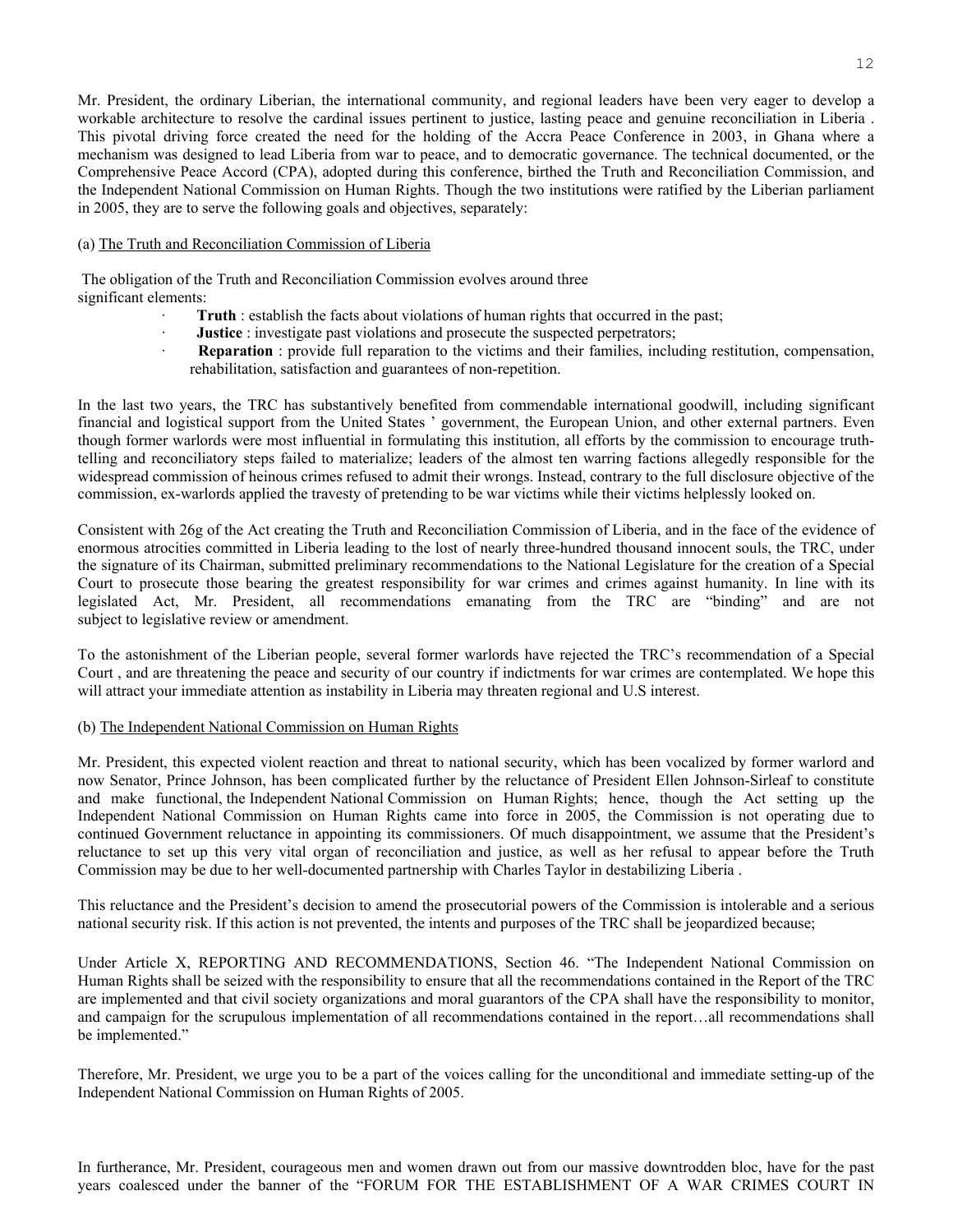LIBERIA, relentlessly campaigning for the creation of a Special Court to prosecute those bearing the supreme responsibility for atrocities committed in Liberia .

Leaders of this grassroots organization have often been targets of reprisals and arbitrary arrests carefully plotted by the incumbent regime of President Ellen Johnson-Sirleaf. Like on other occasions, the head of this organization was arrested and detained to prevent the organization from petitioning President George W. Bush, when he visited Liberia in 2008. In spite of these challenges, the determinations of the organization and the macrocosm of the Liberian people to ensure prosecution for war crimes is unshaken, and has been strengthened by your historic inauguration.

Mr. President, unlike any country off the coasts of the United States , providence intertwined our country to yours from the very beginning of our existence; free American slaves seeking return to their homeland found a comfortable abode here, thereby jointly building a country with their indigenous compatriots, forming one body politics that traditionally stretched to the United States . Sadly, though our system of government is a direct copy of yours, our leaders for the most part, have failed to harness and redistribute our resources for public good. For too long, resources have and continue to be pillaged for the benefit of a few, while the ordinary citizens languish in the valley of utter despair. This practice of insensitivity, sadly enough, has not changed, even under the current regime.

For much of its history, Liberia has been ruled by a few; as a result, there is a feeling of entitlement within certain quarters. More often than not a pass is given to individuals that rob the national treasury in a suit and tie; while the poor and disenfranchised are arrested and jailed for stealing a loaf of bread.

After decades of immoral leadership, the concept of Justice is alien to most Liberians. We have been conditioned to believe that being gracious to our abuser is a sign of good citizenship. I tell you, this has been an evil manipulation intended for the sole purpose of dominating masses. And it has worked effectively. We consistently seek solution from the very same people responsible for 89% illiteracy, 85% unemployment, and a nation that lacks adequate health-care and school facilities.

Subconsciously, we behave as though there are stations within the larger society reserved for specific groups; and members of these groups have come to expect preferential treatment. This behavior is a direct consequence of the unjust system of governance that has been in place since the founding of this nation.

The resultant bankrupt mentality is so ingrained it has become the shackles holding Liberia down. While the rest of the world advances, we cling to antiquated laws and proudly sing a National Anthem that refers to our race as "benighted". Laws regarding citizenship have earned us the unenviable title of racists, hindering the country's growth and development. We hope to inspire you help us break free from these chains in order to be a true bastion of the freedom we claim to represent in Africa .

While we seek a way to move our country away from these excesses, our current body politics is largely influenced by exwarlords in the three branches of government operating in the midst of spiraling corruption and impunity. Though the government of President Ellen Johnson Sirleaf, to some extent, is making strives in road rehabilitation and has improved the image of Liberia internationally, peace-building, a good judicial system, reconciliation, the economy, unemployment, and violent crimes remain elusive. With threats of "Resisting arrest" coming from some ex-warlords led by Senator Prince Y. Johnson, leader of the defunct warring faction, the Independent National Patriotic Front of Liberia; and the ascendance of a military junta in Guinea , the Liberian people are once again living in a state of uncertainty and fear. This reality looms large when considering the prevalence of war crimes perpetrators parading the corridors of power.

Mr. President, as the evidence indicates, it would be a travesty of justice to have indicted former president Charles Taylor and removed him from office; but yet allow other similarly cruel war criminals to continue dominating our political sphere even though they are also suspected of war crimes and crimes against humanity, especially now that the TRC is recommending the creation of a Special Court.

This is why we hope your historic presidency will be the first amongst global leaders to declare support for the formation of a Special Court in Liberia . In this light, Mr. President, we have an avowed interest in the establishment of a mix-domestic court that should independently exercised jurisdiction over war crimes issues, and yet should function within the framework of our judicial system. We believe, the presence of local and international judges, a jury, trial and appeals chambers will lend credibility to the process, and reduce threats of conflicts of interests. Further, the experiences and proceedings during the course of the trials will leave a long-lasting effect on our judicial mechanism and strengthen the abilities of local judicial officers.

Mr. President, the time to give justice to the Liberian people has indisputably come; and the coincidence between your inaugural declaration that "your people will judge you on what you can build, not what you destroy" is so great that morality requires of us all the strong will to judge the actions of former warlords in Liberia.

To the credit of the United States , the UN, the European Union and others, the presence of United Nations' troops has afforded us the opportunity to solidify the peace as well as find solutions to the ills plaguing this nation. Knowing full well these troops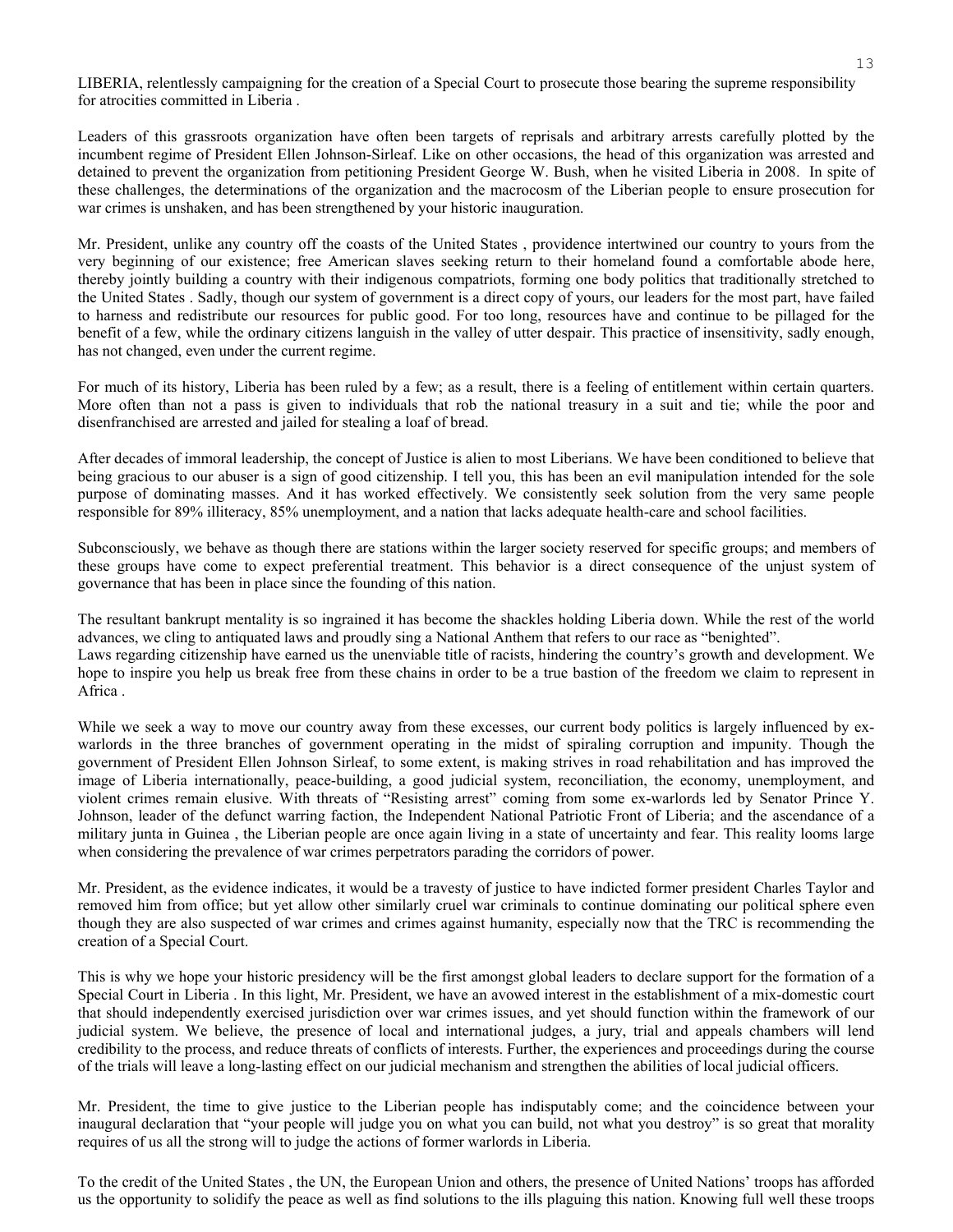will not remain indefinitely, it is imperative we lay the foundation for rule of law; because it offers the best remedy for corruption, rape, land dispute, armed robbery as well as other pressing issues. And there is no better way to stabilize the country than to utilize the legal process to hold accountable those responsible for atrocities perpetrated against the Liberian people during the war.

Evil has gripped this nation, and it must be soundly defeated. You have heard the stories, including that of former president Moses Blah who testified that killing and eating human beings was a common practice amongst those that waged the war. They also drank the blood of their victims. And without provocation, they smashed the heads of innocent babies; ripped open the stomach of pregnant women; and set families ablaze in their homes. Not seeking punishment for these acts of cruelty will not only be criminal on our part, but sinful as well. Along these ideas, we must be reminded by a wise quote that "All that is necessary for the triumph of evil is for good men to do nothing."

Mr. President, we are asking you to stand with those who believe Liberians deserve better...those who believe rule of law must take hold before UN troops depart...those who believe in personal accountability…as well as those who believe there can be no peace without justice. Besides, justice and accountability (which in a real sense means legal responsibility and punishment against criminal acts and omissions) have deep psychological impacts on individuals and, by extension, societies. When justice is done, and seen to have been done, it provides a catharsis for those who have been traumatized and physically abused.

Inclosing, Mr. President, we petition you to help us defeat the forces of evil which for decades have dominated this land, ensuring that justice is served in order to prevent a repeat of the senseless violence that reduced practically the entire population to beggars. And much of what you may desire to achieve in Liberia will be largely reliant on the existence of peace and security. This unequivocally requires us to ask you to take additional steps in calling for the establishment of a United Nations' backed panel of experts on Liberia to investigate and document the level of atrocities committed in Liberia and those bearing the greatest responsibility for such widespread commission of crimes.

 Mr. President, in this battle for the soul of this nation and its complete transformation, we have never retreated, and will not relent…never retreat now…and never surrender from the challenges, and have, in fact, solidified our hopes through your inspiring achievements. And because the children are counting on us, our friends ceaselessly praying for our success; and because future generations deserve better, with a CHANGE President as leader of modern democracies, we have found answers to our most confronting questions:

Will justice ever come? Is hope real? Is change a possibility? Do dreams come true? Here in another enclave of great impunity, with enormous challenges and injustices...are we close to justice? Do dreams come true? Is change a possibility? Is hope real? In this trance, the scales fall from our eyes to the conception that the Obama Presidency is a gift to all, including war victims of Liberia . Destiny, Mr. President, looks forward to the change you will bring, and may you excel to unimaginable heights to the proportions of global prosperity, peace and mutual coexistence.

Lastly, were you to designate or appropriate an administrative officer to have a follow-up meeting or receive supporting documents of the evidence of atrocities in Liberia, we will be gratified to supply the requested information and or participate in a fact finding conference about the situation in Liberia during and after the wars.

Thank you very much for the time you have taken to read this letter, especially one coming from the group that led your campaign in Liberia and encouraged oversea voters.

Wishing you our best, Sincerely,

Mulbah K. Morlu, Jr. **National Chairman**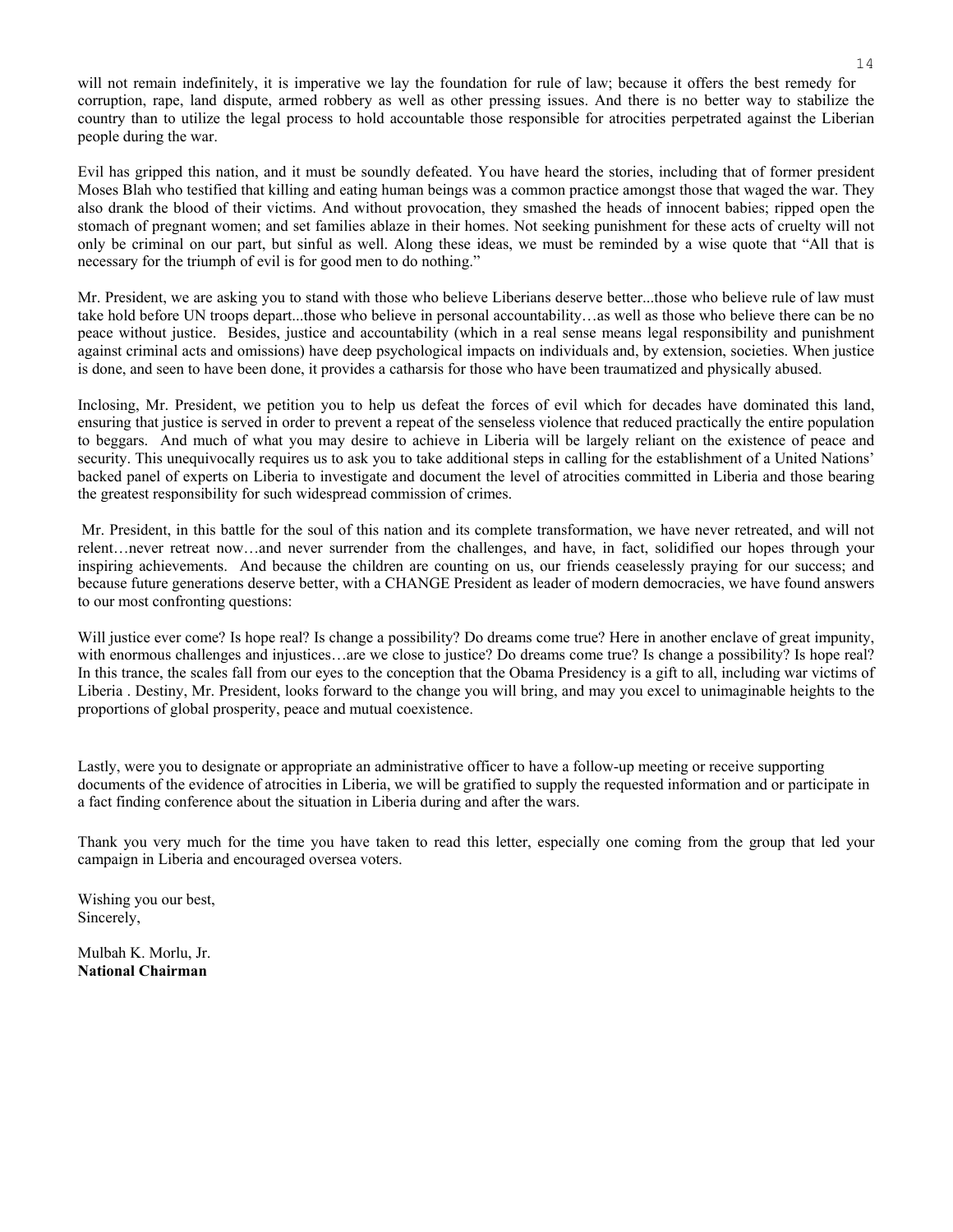## The Liberian Journal

Tuesday, 27 January 2009

#### **Ex-Rebel General Admits to Eating Human flesh For Meal**

Monrovia, January 27, 2009: A commander of the defunct ULIMO-J faction has detailed grisly accounts of how he and men under his control carried out mass executions and committed acts of human rights abuses including cannibalism.

Phillip Wlue, a self-proclaimed death squad commander, Tuesday told commissioners of Liberia's Truth and Reconciliation Commission (TRC) accounts of how he led a unit of fighters that beheaded enemy combatants using power saw.

Alias "Rambo," the former rebel general explained that after their victims were beheaded, they were disemboweled and their intestines used as strings to erect checkpoints. Wlue said that the unit was named and styled "Power Saw Unit." Mr. Wlue was testifying at the ongoing public hearings of the TRC at the Centennial Memorial Pavilion in Monrovia.

He also admitted ordering fighters under his command to chop off the ears of 11 Tanzanian peacekeepers in 1993, justifying that they were in cohorts with Charles Taylor's National Patriotic Front Liberia (NPFL).

Wlue also disclosed that ULIMO-J forces killed 800 Nigerian peacekeepers serving in the West African Peacekeeping Force, ECOMOG, in 1994 during a protracted war in Tubmanburg, Bomi County.

He said following the recapture of territories lost to their rival ULIMO-K faction in Bomi County, he and his fighters ate meals made of human flesh and cooked rice left behind by the fleeing fighters. He said in the soup was the hand of a Nigerian peacekeeper, whose head and uniform were discovered in the house where the meal was cooked.

"Rambo" confessed conscripting child combatants into the ranks of his fighting unit, saying that he accepted responsibilities for any deaths and injuries that resulted from their recruitment.

He expressed apology for his role in the civil conflict but said he is willing to avail himself to any future decision to prosecute members of the former warring factions.

Liberia is recovering from years of conflict that was characterized by horrific human rights violations, including arbitrary killings, use of child combatants, rape and sexual violence, separation of families, and looting and destruction of properties. Out of a population of 3 million, an estimated 300,000 Liberians were killed, with as many as 1.5 million displaced.

Under the theme: "Understanding the Conflict Through its Principal Events and Actors," the ongoing hearings are addressing the root causes of the conflict, including its military and political dimensions.

The hearings are focused on events between 1979 and 2003 and the national and external actors that helped to shape those events.

The TRC was agreed upon in the August 2003 peace agreement and created by the TRC Act of 2005. The TRC was established to "promote national peace, security, unity and reconciliation," and at the same time make it possible to hold perpetrators accountable for gross human rights violations and violations of international humanitarian law that occurred in Liberia between January 1979 and October 2003.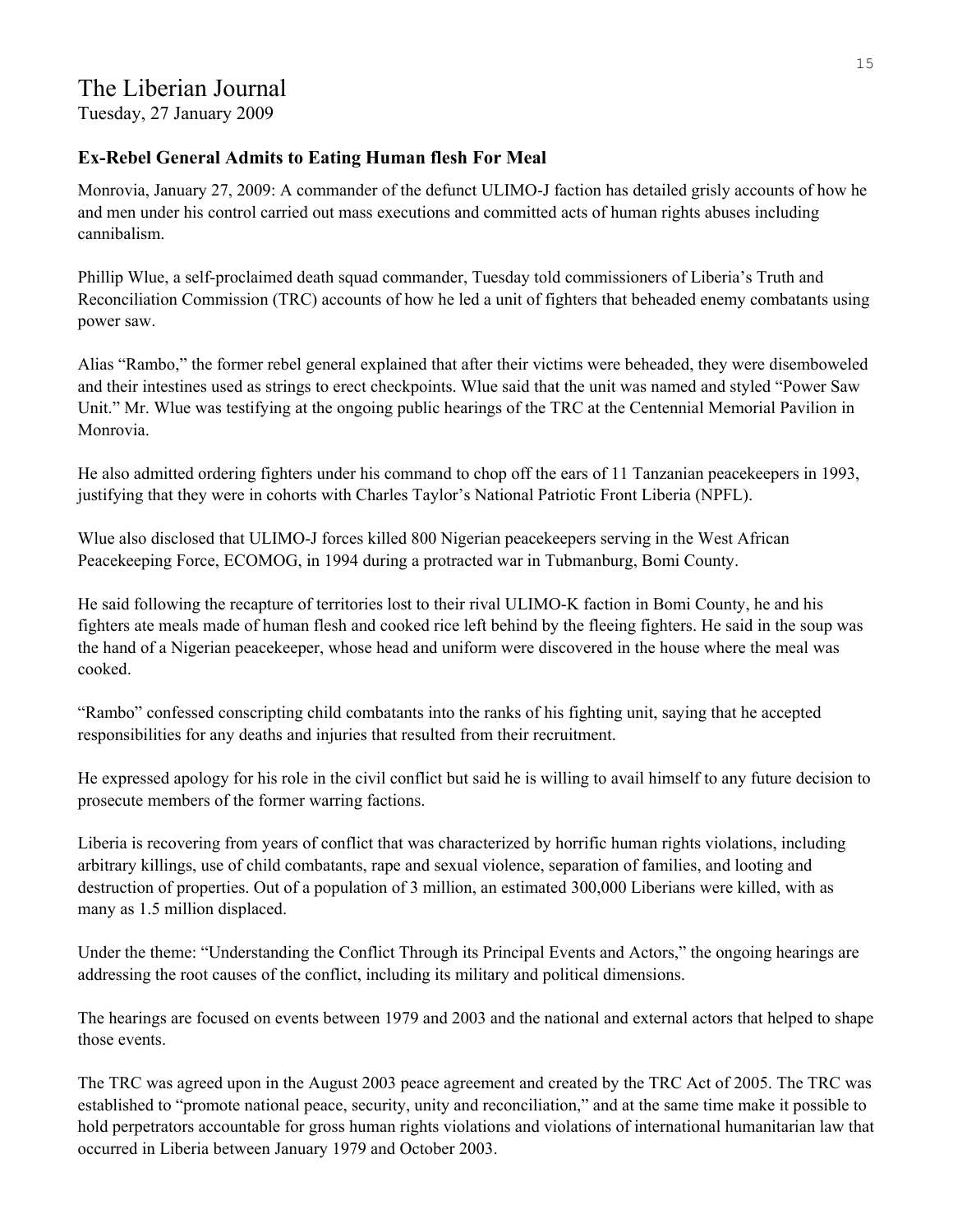## Justice Initiative Tuesday, 27 January 2009

## **New Website Tracks Lubanga Trial**

The Hague, January 27, 2009—A new website, http://www.LubangaTrial.org was launched today to provide news and expert analysis—updated daily—on the war crimes trial of former Congolese warlord Thomas Lubanga Dyilo.

LubangaTrial.org will feature daily updates direct from the courtroom, as well as expert commentary, legal analysis, videos, background information, and other resources. The site is a joint project of the Open Society Justice Initiative, the Institute for War and Peace Reporting, and WITNESS.

Lubanga, who is charged with conscripting, enlisting, and using child soldiers in the conflict in the Democratic Republic of Congo, is the first person to be tried by the International Criminal Court, located in The Hague. With the trial taking place so far from the location of the conflict, LubangaTrial.org will enable journalists from the Great Lakes region of Africa, as well as those who suffered in the conflict, to follow developments in the courtroom.

"LubangaTrial.org is intended to be a primary source of information on the trial, especially for people in the DRC and neighboring countries," said James A. Goldston, executive director of the Open Society Justice Initiative. "Lubanga's trial is a signal moment in the life of the ICC. This resource will help broaden awareness of, and engagement with, the court by those most directly affected by the crimes at issue."

Journalists and legal experts from the DRC will be featured in the site's daily reports, essays, and analyses. The site is currently available in English, and will be available in French later this week.

Contact: David Berry, Open Society Justice Initiative: +1 212 548 0385 (New York).

The URL for this record is: http://www.justiceinitiative.org/db/resource2?res\_id=104199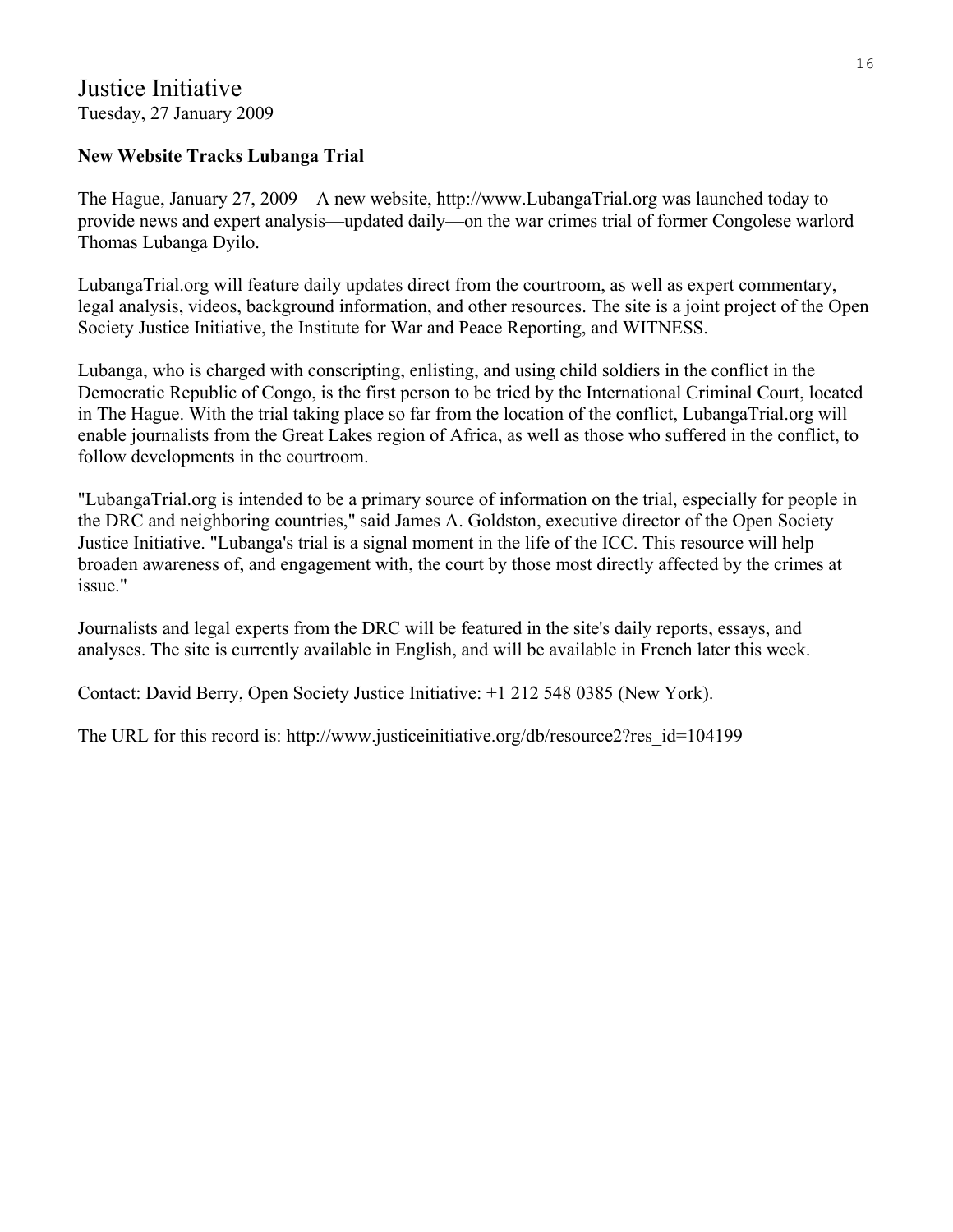Zimbabwe Star Wednesday, 28 January 2009

#### **From toy soldiers to boy soldiers**



Hundreds of thousands of children have fought as soldiers in recent armed conflicts, but very few have seen their commander stand trial for sending them to the front lines.

On Tuesday, Thomas Lubanga became the first person prosecuted before the international criminal court, and on just such charges. He is accused of committing this war crime in the Democratic Republic of the Congo, but the significance of his trial will resonate far beyond.

In 2002 and 2003, Lubanga was the head of an armed

opposition group known as the Union of Congolese Patriots (UPC) in the Ituri region of eastern Congo. He claimed to have 15,000 troops under his command; local observers believed that at least 40% were children. Lubanga's soldiers routinely recruited children by force, including boys and girls as young as seven. In one incident in 2002, UPC soldiers entered a school and forcibly rounded up the entire fifth grade for military service. Children were so prevalent in the UPC that the force was known as "an army of children".

All parties to DRC's war used children as soldiers, including the government and militias supported by Uganda and Rwanda. At the height of the war, the United Nations estimated (pdf) that 30,000 children were fighting as soldiers in the DRC.

Children continue to fight there and in at least 14 other armed conflicts worldwide. Among the worst examples, Burma's national armed forces have recruited tens of thousands of children, abducting 12-year-old boys off the streets and deploying them against ethnic opposition groups. In Colombia, thousands of children fight in irregular armed groups, including the Farc and ELN guerrillas. Children who join "voluntarily" for money or prestige soon learn that the price of desertion may be execution. In Sri Lanka's long-running civil conflict, ethnic Tamil families are told that they must give at least one child for the rebels and that if they complain to authorities, they will never see the child again.

The recruitment and use of child soldiers is prohibited by several international treaties: 126 countries have ratified a treaty that sets 18 as the minimum age for any conscription or use of individuals in hostilities. But recruiters continue to prey upon children because they are easy targets, easily manipulated, and – significantly – because they rarely face any sanctions. In Burma, for example, military recruiters are rewarded for new recruits – regardless of age – with cash bonuses and bags of rice.

The prosecution of Lubanga, and other recent and pending cases, are beginning to chip away, finally, at the longstanding notion that there will be no penalty for sending children into battle. In 2007, four individuals were convicted of recruiting and using child soldiers by the special court for Sierra Leone. The international criminal court has also brought these charges against other commanders from the DRC and Uganda. Among them is Joseph Kony, the leader of the notorious Lord's Resistance Army, which has abducted more than 25,000 children as soldiers in Northern Uganda during the last 20 years, and is presently abducting and killing children in DRC.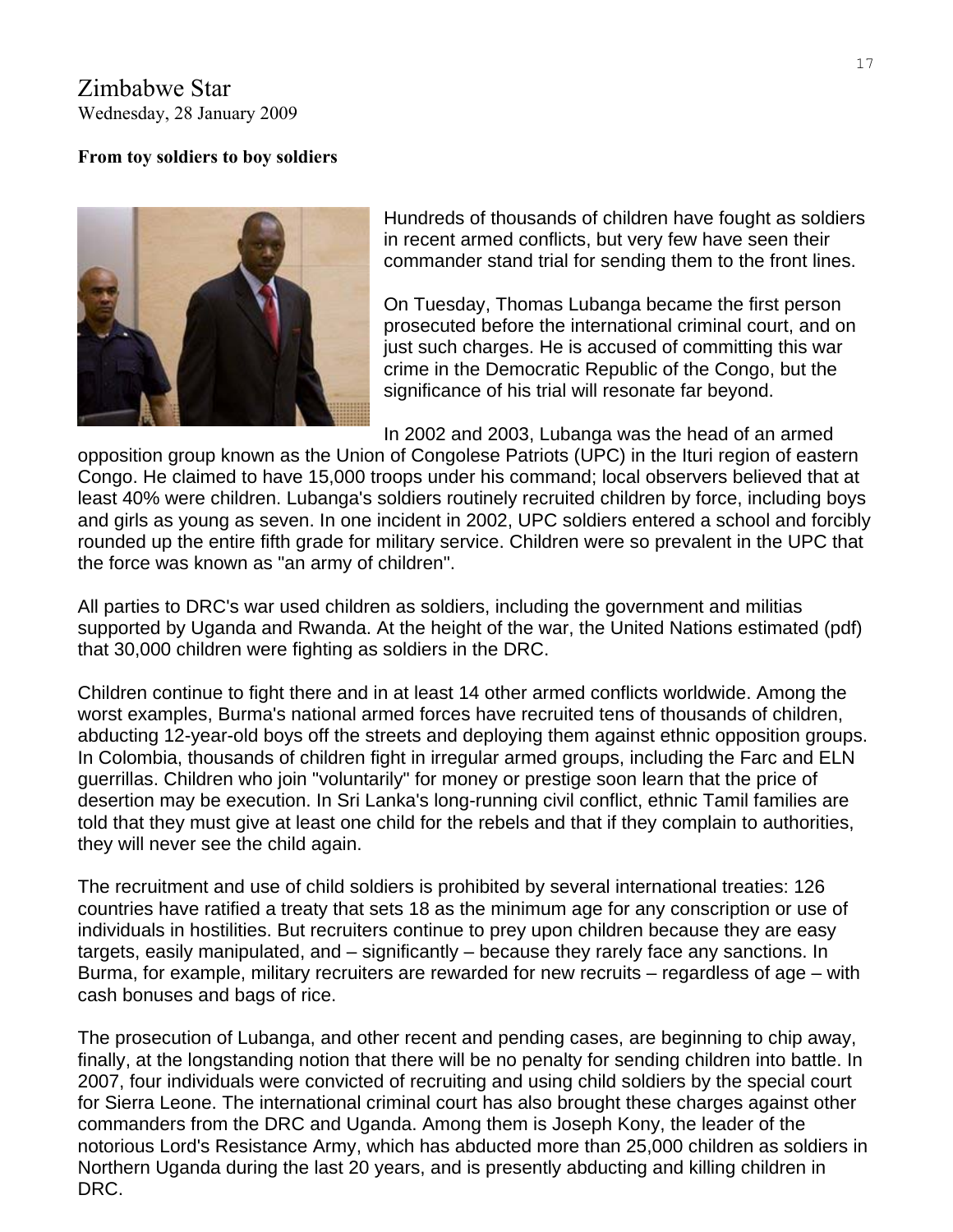In October 2008, the United States enacted a new law that enables it to prosecute child recruiters who set foot on US soil – even if the crime took place in another country.

Child recruiters are beginning to take notice. The special representative to the UN secretarygeneral on children and armed conflict, Radhika Coomaraswamy, says that when she meets with leaders of armed groups about their use of child soldiers, they often express concern about possible ICC prosecution. Some – including armed groups in Cote d'Ivoire and Burma – no longer use child soldiers. Some fear actual prosecution, while others simply don't want to be associated with a practice increasingly condemned as a war crime.

Lubanga's trial has special significance for his victims in Ituri. But its importance also reaches all around the globe. It sends a message to all commanders with children in their ranks that they cannot continue to exploit children this way without being branded war criminals and risking imprisonment. Countless children will be safer if military leaders heed this warning.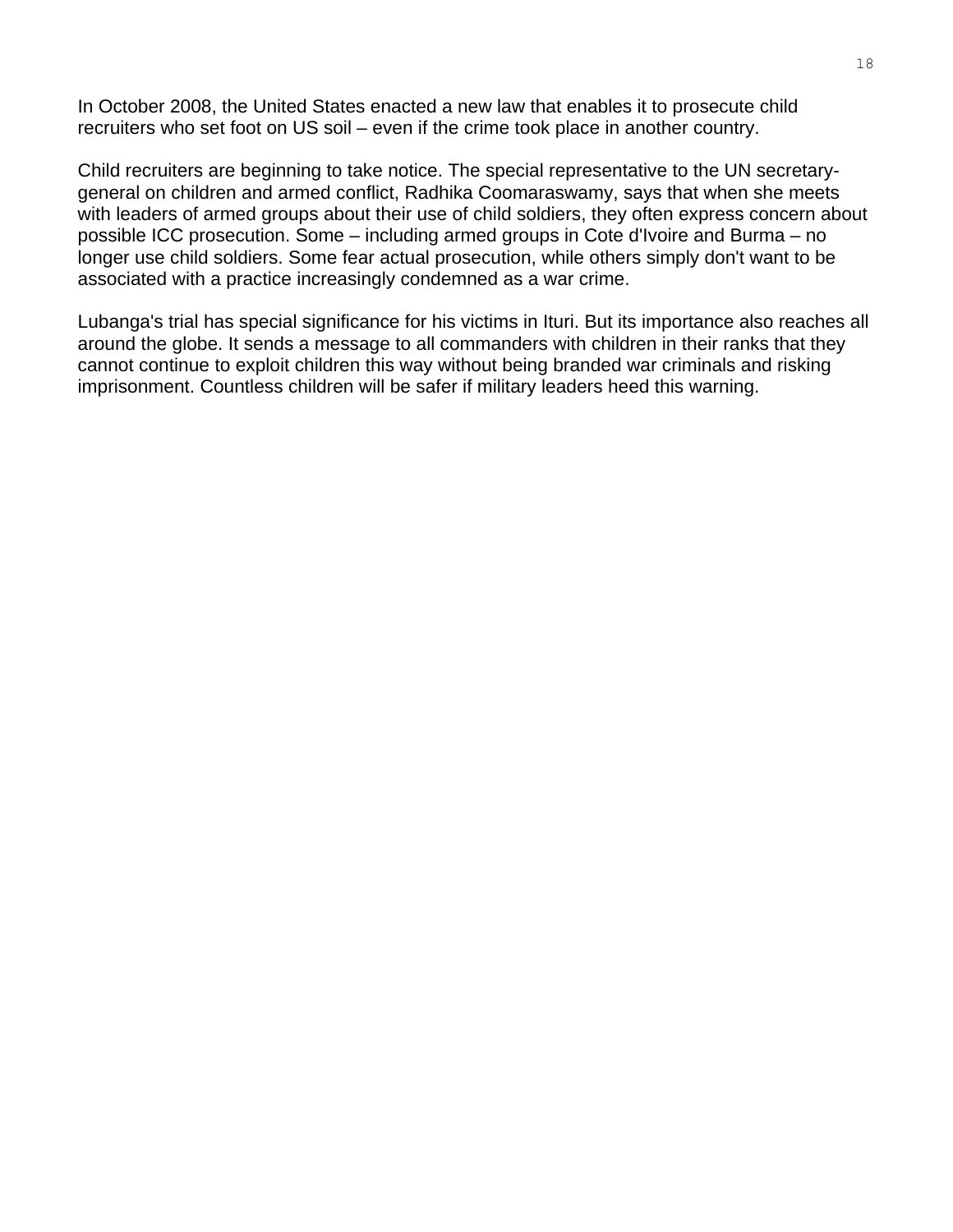Voice of America Tuesday, 28 January 2009

## **Lawyer: DRC War Crimes Suspect Cannot Get Fair Trial**

Defense lawyers for a Congolese militia leader on trial for war crimes have slammed the International Criminal Court in The Hague, saying Thomas Lubanga cannot get a fair trial there.



Lubanga pleaded not guilty on Monday to charges that he recruited hundreds of child soldiers to kill members of the Lendu ethnic group during the civil war in eastern Democratic Republic of Congo between 1998 and 2003.

#### **Lawyer claims defense has not had access to all evidence**

Defense counsel Jean-Marie Biju-Duval told the court Tuesday that Congolese President Joseph Kabila turned the case over to the international court to get rid of a political rival.

**A Congolese boy, ex-rebel, in a center for demobililized war children, in Rutshuru, North Kivu Province of DRC (2006 file photo)** 

Lead defense counsel Catherine Mabille argued that the prosecutors have abused the court's rules, making it impossible for Lubanga to get a fair trial. She said the defense

team has not had access to all the evidence against its client.

Lubanga is the first suspect to go on trial at the International Criminal Court, which was established in 2002 to try the most serious cases of war crimes, crimes against humanity and genocide.

## **Former child soldiers will be among ICC witnesses**

In the landmark case, the ICC says prosecutors will present 34 witnesses, including former child soldiers. The trial is expected to take months.

ICC prosecutors are investigating war crimes suspects from four African countries: DRC, Uganda, Sudan and the Central African Republic. The court is based in the Netherlands and was formed under a treaty endorsed by 108 countries, including the DRC.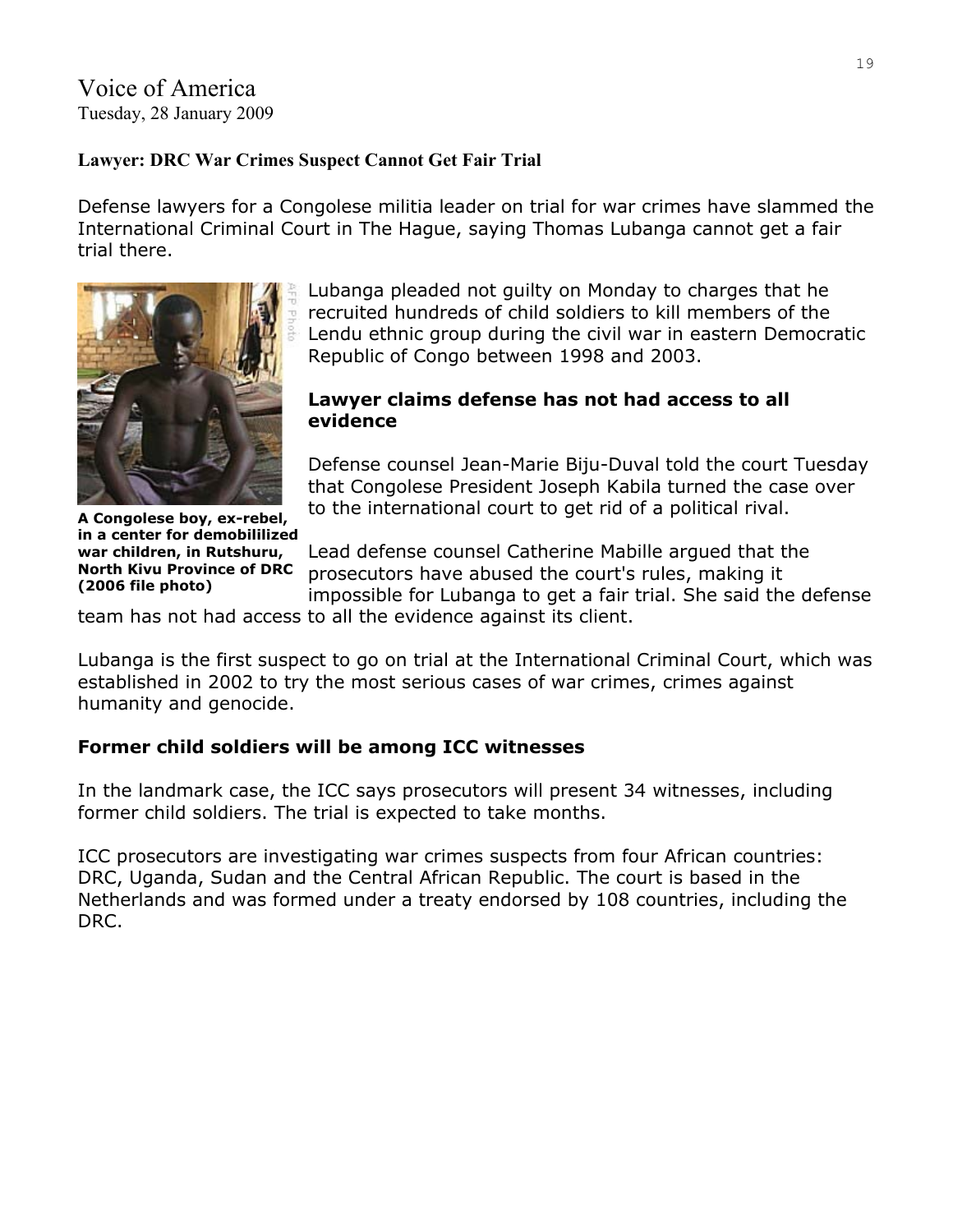## Human Rights Watch

Wednesday, 28 January 2009

African Union: Press Senegal on Habré Trial

#### **Chad Ex-Dictator's Victims Criticize Years of Inaction on Prosecution**

(Addis Ababa, January 28, 2009) – More than 30 months after it asked Senegal to prosecute the former dictator of Chad, Hissène Habré, the African Union should ensure that the trial moves forward, five African and international human rights groups said today. African heads of state will come together in Addis on Sunday, February 1 for an AU summit.

At a summit meeting on July 2, 2006, the AU mandated Senegal, "to prosecute and ensure that Hissène Habré is tried, on behalf of Africa," and called on the AU Commission, "to provide Senegal with the necessary assistance for the effective conduct of the trial." Habré is living in exile in Senegal.

But Senegal has taken no action and the AU has given it no support, said a joint statement by the Chadian Association for the Promotion and Defense of Human Rights (ATPDH), the Chadian Association of Victims of Political Repression and Crime (AVCRP), the African Assembly for the Defense of Human Rights (RADDHO), Human Rights Watch, and the International Federation of Human Rights (FIDH).

"We expect the African Union to respect its commitment to see that this prosecution moves forward," said Dobian Assingar of the FIDH, who is also honorary president of the Chadian League for Human Rights. "The AU's credibility is on the line. Both Senegal and the AU have just stalled and stalled."

Habré ruled Chad from 1982 until he was deposed in 1990 by President Idriss Déby Itno and fled to Senegal. His one-party regime was marked by widespread atrocities, including waves of ethnic campaigns. Files of Habré's political police, the DDS (Direction de la Documentation et de la Sécurité), which were discovered by Human Rights Watch in 2001 (http://www.hrw.org/justice/habre/habrepolice.htm), reveal the names of 1,208 persons who were killed or died in detention. A total of 12,321 victims of human rights violations were mentioned in the files.

Faced with Senegal's inaction, on September 16, 2008, 14 victims filed new complaints with a Senegalese prosecutor, accusing Habré of crimes against humanity and torture. The authorities have said they will take no action on the complaints, however, until they receive full international funding for all the costs of the trial, which Senegal puts at  $\epsilon$ 27.4 million.

The rights groups note that such trials are usually funded year-by-year and the European Commission has already offered  $\epsilon$ 2 million for the first stages of the investigation, but is waiting for Senegal to present a budget. Chad has offered  $\epsilon$ 3 million. Belgium, France, the Netherlands and Switzerland have also agreed to help finance the trial. The African Union, however, has offered no assistance.

"The African Union and Sénégal risk being seen as accomplices in Hissène Habré's efforts to escape punishment," said Jacqueline Moudeina, the victims' Chadian lawyer and president of the ATPDH. "This is a shame on Africa. We are still at point zero. Does the political will exist to bring Hissène Habré to iustice?"

Speaking for the victims, Souleymane Guengueng, founder of the AVCRP, said: "First we were tortured by Habré's dictatorship and now for 18 years we have been mocked by Senegalese and African leaders who refuse to hear our pleas for justice. Unless Senegal and the AU act soon, there won't be any victims left at the trial." Guengueng almost died of dengue fever during almost three years of mistreatment in Chadian prisons.